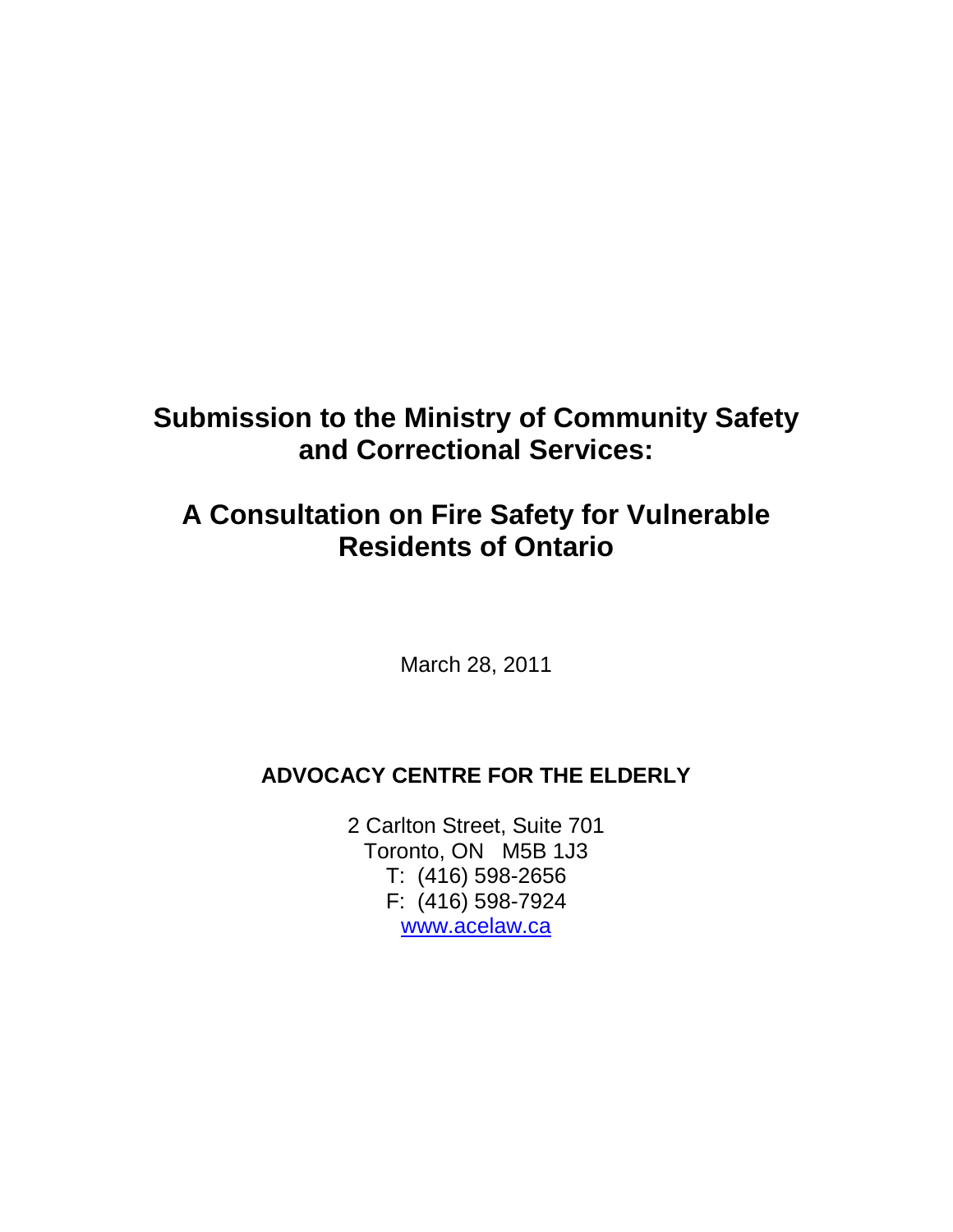## **INTRODUCTION TO ACE**

The Advocacy Centre for the Elderly (ACE) is a speciality community legal clinic funded by Legal Aid Ontario to provide services to low income seniors located in Toronto, Ontario. ACE is the first and oldest legal clinic in Canada with expertise in legal issues pertaining to older adults. The mandate of ACE is to provide a broad range of legal services to low income seniors living in Ontario. Since ACE first opened in 1984, we have provided legal services such as individual and group client advice and representation; public legal education; community development; and law reform activities on issues that impact older adults.

On average, ACE receives over 2,500 client intake inquiries annually. Most of the telephone inquiries come from the Greater Toronto Area with approximately twenty percent originating from outside of this region from other areas of the province. From time to time, ACE receives inquiries from outside of Ontario.

The individual client services we provide are in areas of law that affect older adults and include but are not limited to: capacity; substitute decision-making and health care consent; supportive housing and retirement home tenancies; longterm care homes; patients' rights in hospitals; consumer protection law; elder abuse; home care; and income support.

ACE staff is frequently asked to participate in government consultations as stakeholder representatives for the seniors' community. This has involved submitting written briefs to policy makers and making oral submissions before legislative committees when new legislation or amendments to existing legislation impacting our clients is being contemplated by various levels of government. Most recently, ACE provided submissions to the Standing Committee on Social Policy with respect to Bill 21, The Retirement Homes Act, 2010.

In addition to our work in the above noted areas, ACE has also been involved in a number of high profile coroner's inquests relating to issues of importance to seniors. On March 21 1995, a fire broke out at Meadowcroft Retirement Home located in Mississauga, Ontario resulting in the deaths of eight residents. ACE represented one of the interveners, the Alzheimer's Society, at the inquest into the deaths. Following the inquest, the jury made recommendations that were intended to improve fire prevention and safety in retirement homes.

ACE supports the McGuinty Government's effort to improve fire safety in residences for seniors, people with disabilities and other vulnerable Ontarians. However, we have some concerns regarding the process by which the Ministry of Community Safety and Correctional Services (the Ministry) is consulting with its stakeholders and partners. Specifically, ACE submits that the process itself is not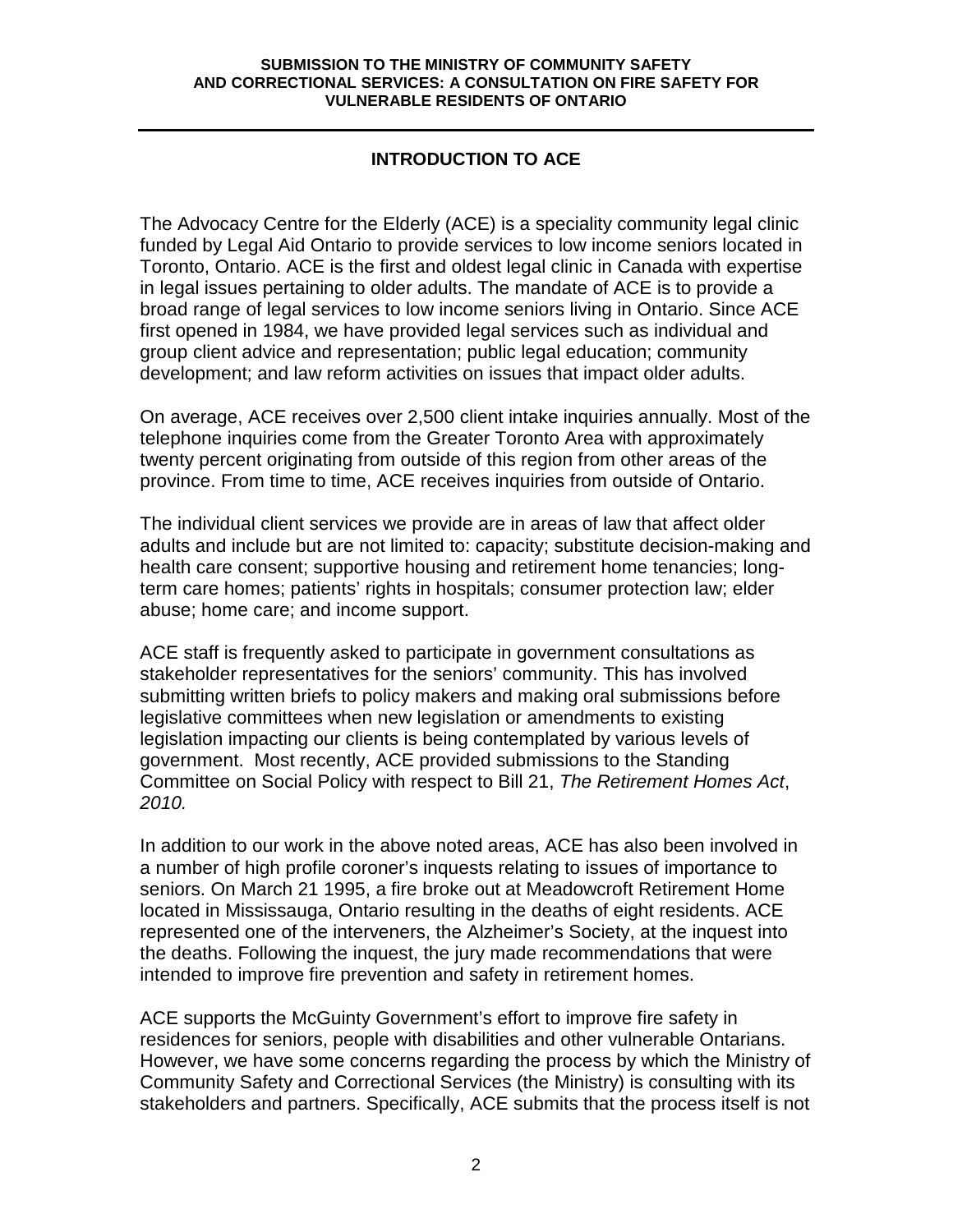fully accessible for a number of reasons including but not limited to: the nature and complexity of the issue of fire safety; the multiple and complex laws that set the standards for safety in Ontario; and the lack of outreach undertaken on the part of Ministry to advise interested stakeholders of the consultation. As a result, ACE submits that those Ontarians who are most vulnerable may encounter barriers to participating in the consultation in a meaningful manner.

ACE submits that when it comes to fire prevention and safety, lives are literally at stake. Given our extensive experience working in the aforementioned areas of law affecting older adults and our previous involvement with respect to issue of fire prevention and safety for vulnerable residents, specifically seniors, ACE is hopeful that the information that we provide to the Ministry as part of the Consultation on Fire Safety for Vulnerable Residents in Ontario will be of assistance. We encourage the Ministry and the Government to consider and implement the recommendations included in our response to the Consultation document.

We look forward to any future opportunities to continue the dialogue with the government regarding this very important issue.

## **BACKGROUND**

To assist us in preparing our submission to the Ministry, ACE reviewed the existing statutes that regulate and determine fire prevention and safety standards in the province of Ontario in addition to considering the Appendix to the Consultation document provided by the Ministry. The following information is ACE's interpretation of the laws currently in effect in the province dealing with fire prevention and safety.

The legislation that sets out the minimum standards for safety and prevention is complex and by reason of that complexity, is largely inaccessible to the lay person.

The Building Code Act, 1992 and the Building Code, Ontario Regulation 350/06 set minimum standards for the new construction of buildings, and renovations to, or change-of-use in, existing buildings.

The Fire Protection and Prevention Act, 1997 and the Fire Code, Ontario Regulation 213/07 sets out uniform, minimum, mandatory safety requirements for all existing buildings and premises; including emergency planning and fire safety plans. The Ontario Fire Code also defines Retrofit as "the minimum performance requirements for life safety for existing buildings". The Fire Marshal and the Deputy Fire Marshal, both appointed by the Lieutenant Governor in Council are responsible ensuring the Fire Protection and Prevention Act, is enforced.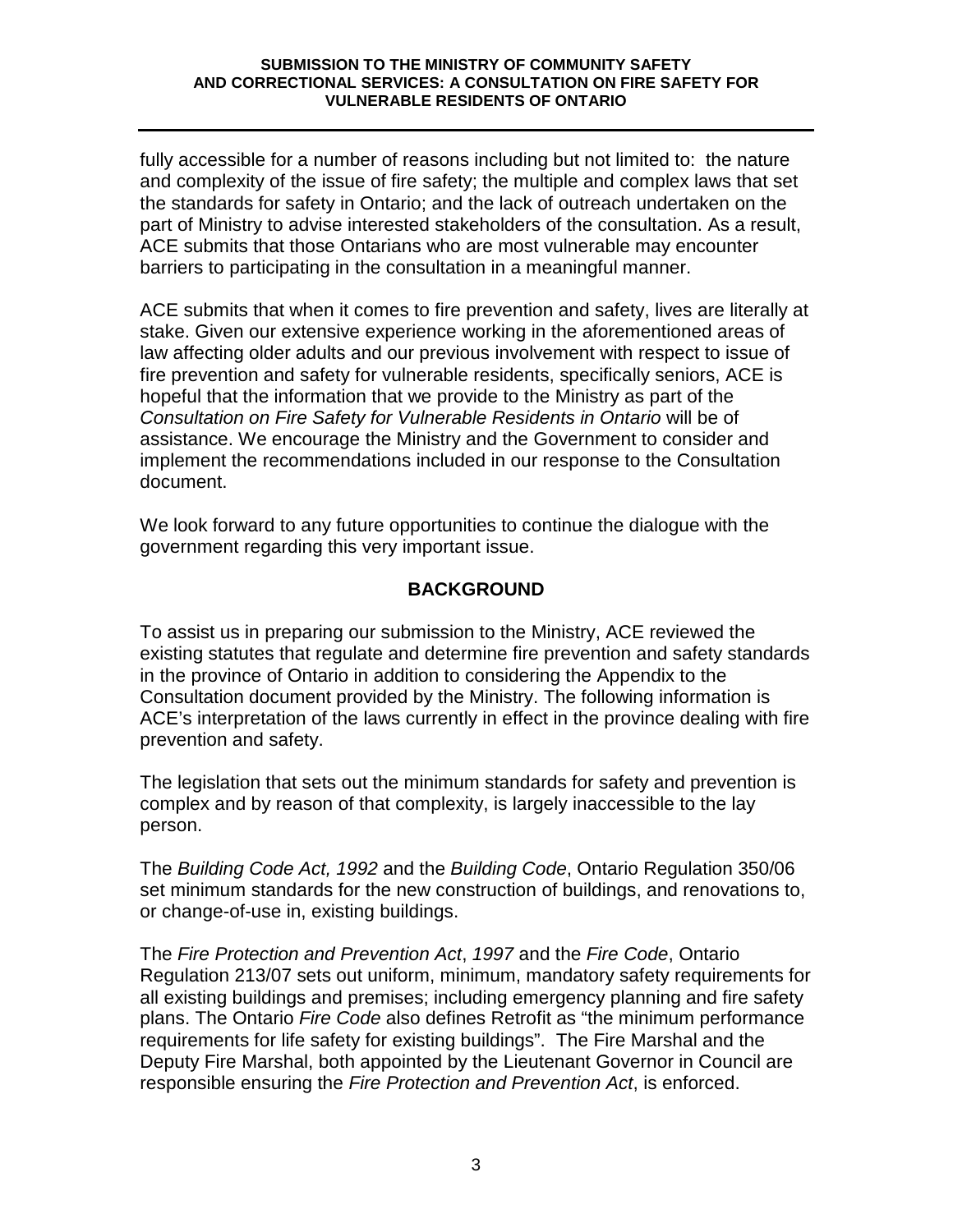A building constructed in accordance to the *Building Code* must be maintained in accordance with the *Fire Code*. This, of course, is a broad generalization.

To further complicate matters, all the above mentioned legislation sets out definitions for different types of occupancies.

Under the Fire Code, the following definitions are relevant to occupancies housing vulnerable Ontarians:

**Care and treatment occupancy** means an occupancy in which persons receive special care and treatment.

**Care occupancy** means an **occupancy** in which persons receive special or supervisory care because of cognitive or physical limitations, but does not include a **dwelling unit**.

**Care or detention** means the **occupancy** or use of a **building** or part thereof by persons who

- (a) are dependent on others to release security devices to permit egress,
- (b) receive special care and treatment, or
- (c) receive supervisory care.

**Dwelling unit** means a **suite** operated as a housekeeping unit, used or intended to be used as a domicile by one or more persons and usually containing cooking, eating, living, sleeping and sanitary facilities.

**Suite** means a single room or series of rooms of complementary use, operated under a single tenancy, and includes **dwelling units**, individual guest rooms in motels, hotels, boarding houses, rooming houses and dormitories, as well as individual stores and individual or complementary rooms for **business and personal services occupancies.** 

**Supervisory staff** means those occupants of a **building** who have some delegated responsibility for the fire safety of other occupants under the fire safety plan and may include the **fire department** where the **fire department** agrees to accept these responsibilities.

## **PREVENTION / PUBLIC EDUCATION**

#### **Question 1:**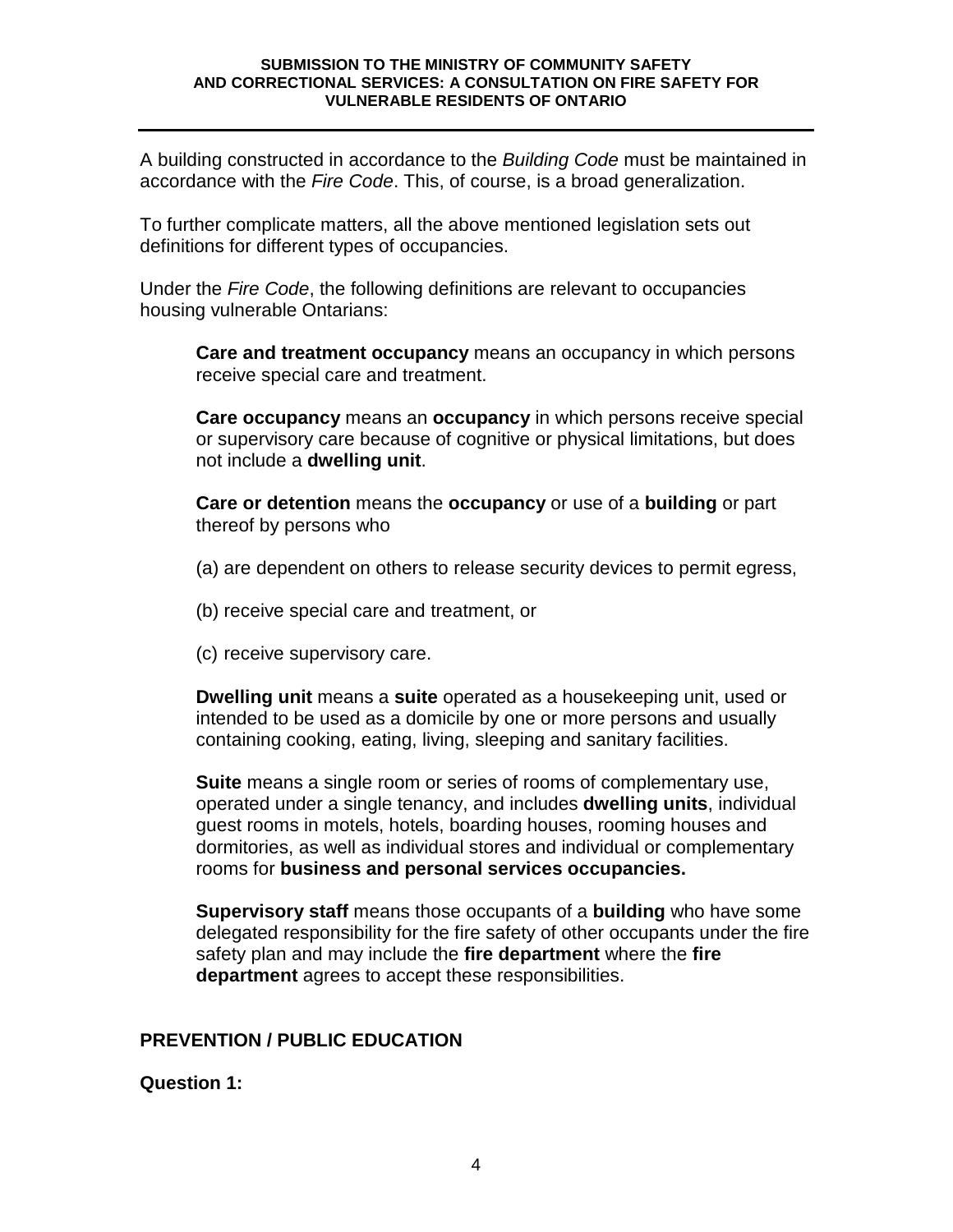**What types of fire prevention initiatives or measures should be implemented to improve fire safety in occupancies housing vulnerable Ontarians?** 

**Please indicate which initiative(s) or measure(s) you identified should be considered the highest priority for improving fire safety in these occupancies.** 

ACE submits that one key fire prevention initiative that must be implemented immediately is the installation of automatic sprinklers in all occupancies housing vulnerable Ontarians, including the retrofitting of buildings that were constructed prior to 1997. ACE submits that an initiative that calls for the retrofitting of automatic sprinklers in all occupancies housing vulnerable Ontarians should be mandatory and made a priority.

The issue of installing automatic sprinklers is not a new one. Installation of automatic sprinklers in retirement homes and long-term care homes was one of the recommendations made by the jury following the Coroner's inquest into the deaths of eight residents at the Meadowcroft Retirement Home on March 21, 1995. Juries that have been part of inquests into fire related deaths of residents at retirement and long-term care facilities other than Meadowcraft have made similar recommendations calling for the installation of automatic sprinklers. According to the Ontario Association of Fire Chiefs (OAFC):

Three coroner inquests into fire deaths in Ontario care occupancies recommended that automatic fire sprinklers be installed. These inquests recommended to successive governments to change the Ontario Building Code to make the installation of automatic fire sprinklers in residents' rooms mandatory and retroactive in older facilities. Since 1997 automatic sprinklers have been required in all newly built care occupancies.<sup>1</sup>

In May of 2008, a fire broke out at Cavendish Manor in Niagara Falls and eleven seniors were sent to hospital. Fortunately, no died as a result of that blaze, one reason being that the fire broke out at approximately 11:00 a.m. when the facility was fully staffed. The incident prompted the Niagara Falls Fire Services to take action and use its authority under the Fire Protection and Prevention Act.

According to Niagara Falls assistant fire chief Jim Jessop: "If we'd had that fire [Cavendish Manor] in the middle of the night, when they usually happen, with only skeleton staff on, not in the morning when it was fully staffed...," he

 $\overline{a}$ 

 $1$  Ontario Association of Fire Chiefs, Advisory Note: A Guide to Evaluate a Fire Safety Plan for a Care Occupancy, (December 13, 2010) online: <http://www.oafc.on.ca/lib/db2file.asp?fileid=3248> at 2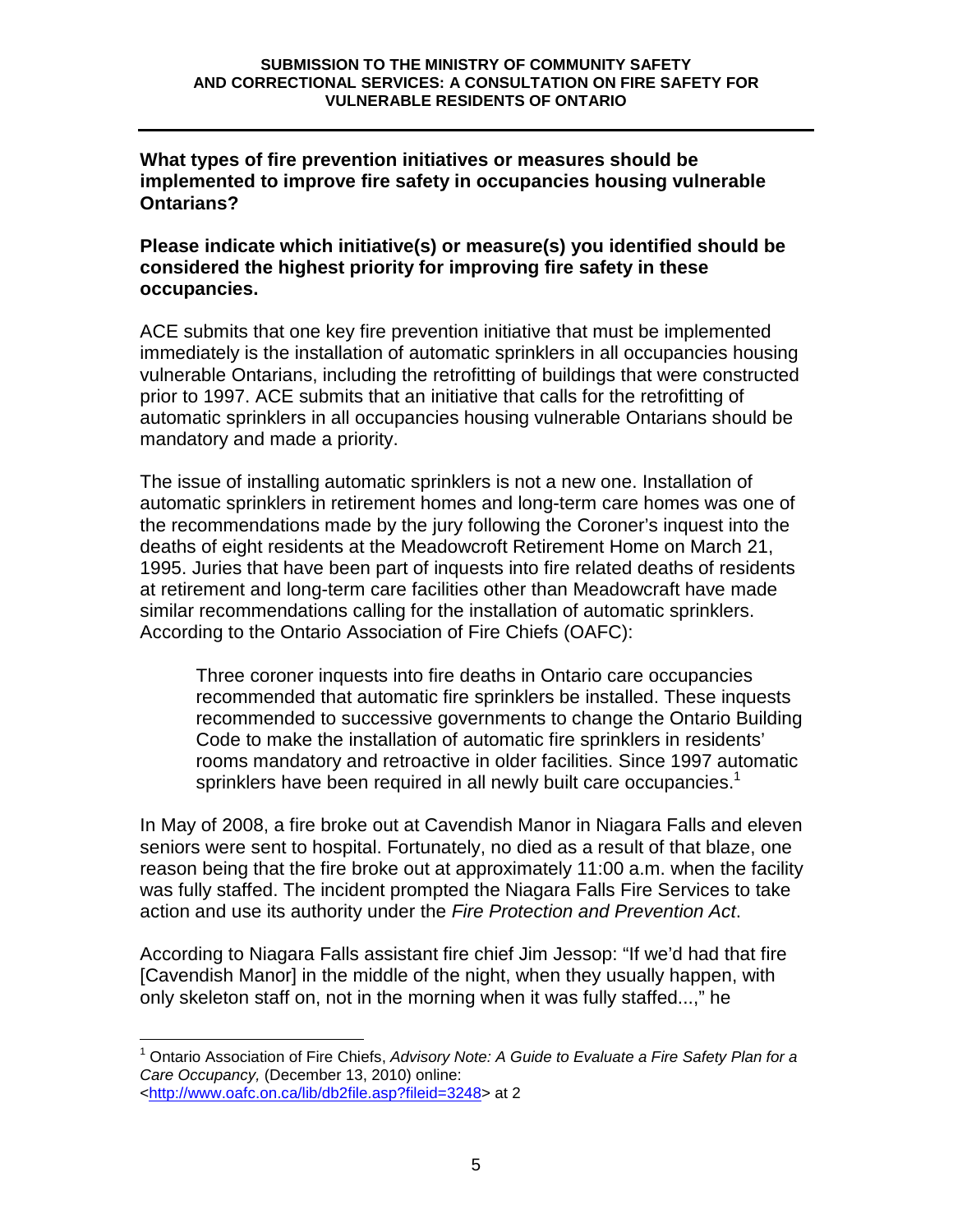[assistant Chief Jessop] said with a shudder, adding that the time of the fire is "the only reason we didn't have fatalities."<sup>2</sup>

Most recently, on January 19, 2009, four seniors died following a fire at the Muskoka Heights retirement home. The fire left six other residents critically injured due to smoke inhalation and other related issues. Muskoka Heights, a two-storey building, did not have a sprinkler system. On December 1, 2010, the Chief Coroner for Ontario, Dr. Andrew McCallum announced that there would be an inquest into the fire at Muskoka Heights. A date for the inquest has not been set.

The OAFC, as well as several fire services across the province, have been strong proponents of the installation of automatic sprinklers in all newly built retirement and long-term care facilities but also, support the retrofitting older retirement and long-term care homes built before 1997 with automatic sprinklers. According to the OAFC:

Over the years, increased use of combustible furnishings in homes has reduced the period of time between the start of a free-burning fire and the flashover to between 2.2 and 4.3 minutes. This means that flashover can easily occur in a home fire prior to the arrival of Fire Services. Residential sprinklers suppress the fire before flashover occurs.

Fatal residential fires most often occur between the hours of midnight and 6:00 am, when victims are asleep. Victims are disproportionately children and the elderly because they are physically less capable of escaping. When a fire occurs, occupants of a house may not be able to respond to smoke alarms and escape in the few minutes before flashover occurs.<sup>3</sup>

Mr. Sean Tracey, Canadian Regional Manager for the National Fire Protection Association (NFPA) was cited as part of the dissenting opinion of the Fire Safety Commission in the matter of City of Niagara Falls v. Maryban Holdings Ltd. Specifically, the Commission stated in their decision:

Mr. Sean Tracey, Canadian Regional Manager for the National Fire Protection Association reminded us that fires today are hotter, burn faster and more toxic than in the 1950's when many of the current Code provisions were introduced. NFPA writes codes and standards adopted worldwide. One key for seniors occupancies is recognizing the abilities of

 2 Blatchford, Christie, "Lack of sprinklers puts vulnerable seniors at risk", Globe and Mail, January 23, 2009.

<sup>&</sup>lt;sup>3</sup> Ontario Association of Fire Chiefs, Position Paper: Residential Fire Sprinklers, (December 11, 2007) online: <http://www.oafc.on.ca/lib/db2file.asp?fileid=1307> at 1-2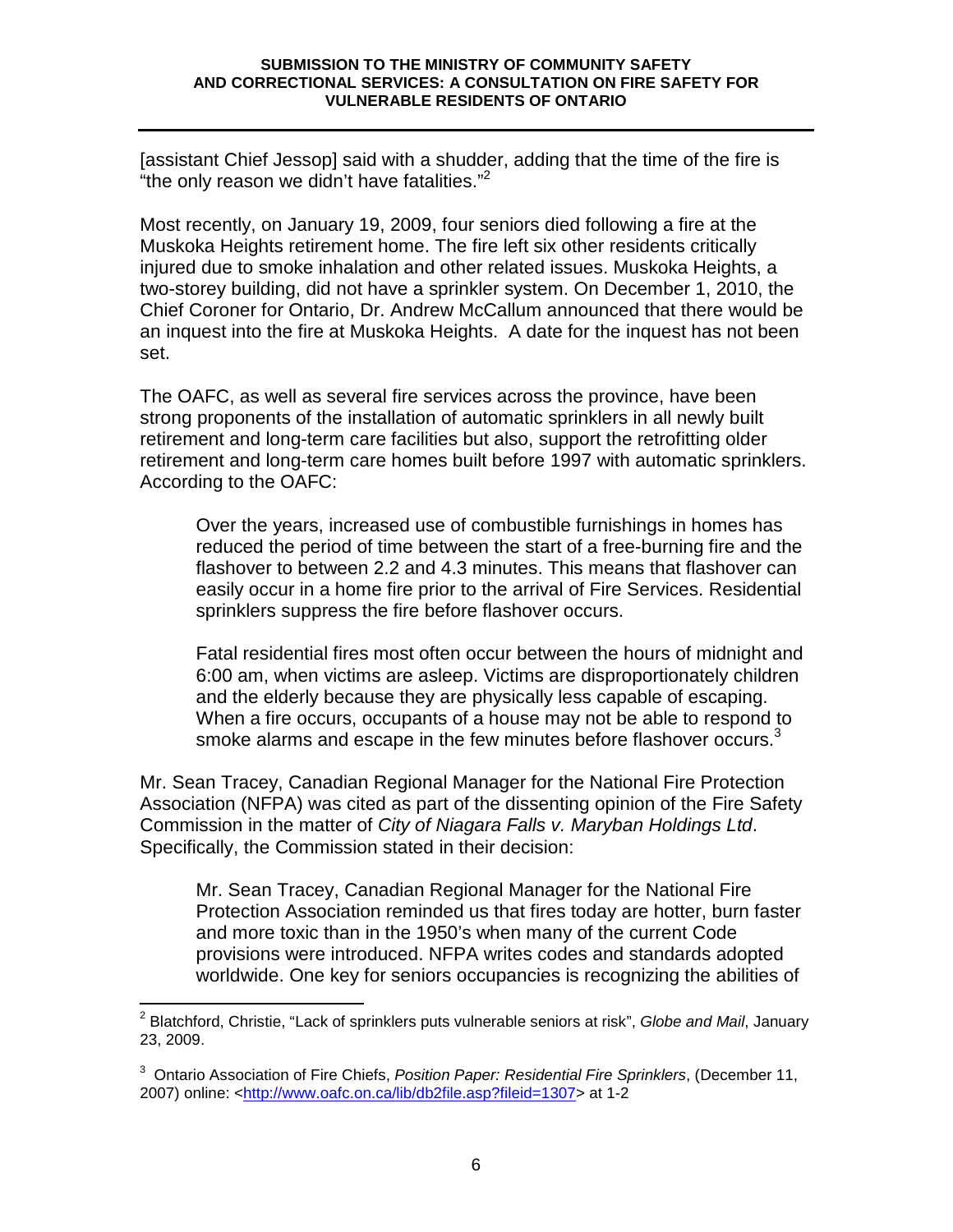the occupants to self evacuate, if they cannot provide evidence of such capability they are considered by the NFPA standard to be Nursing Homes and therefore retroactive fire sprinklering is required.  $4$ 

In addition to automatic sprinklers, other fire initiatives and prevention measures that in ACE's opinion that should be implemented are set out in our responses to subsequent questions below.

**Recommendation 1:** Amend the legislation to require the installation of automatic sprinklers in all care occupancies housing vulnerable Ontarians immediately.

#### **Question 2:**

**The Fire Protection and Prevention Act, 1997, requires municipalities to establish public education and fire prevention programs within their communities.** 

**Municipalities are currently meeting this obligation.** 

| Strongly        | <b>X</b> Disagree | Neither agree | Agree | Strongly |
|-----------------|-------------------|---------------|-------|----------|
| <b>Disagree</b> |                   | or disagree   |       | Agree    |

## **Please explain how municipalities are or are not currently meeting this obligation.**

## **Please provide suggestions on how municipalities can more effectively meet this obligation (if applicable).**

There is no consistency amongst municipalities with respect to how they meet the requirement set out in the legislation to establish programs for fire prevention and education. Such programs for fire prevention and education vary greatly from one municipality to the next. Understandably, these variations are often due to the resources available to each municipal fire service as well as the particular needs of the community.

Section 2 of the Fire Protection and Prevention Act, 1997,<sup>5</sup> states:

 $\overline{\phantom{a}}$  $4$  City of Niagara Falls v. Maryban Holdings Ltd., Fire Safety Commission, Decision No.: 2009A003-163, Oct. 27, 2009; Jan. 15, 2010 & March 15, 2010, online: <http://www.oafc.on.ca/lib/db2file.asp?fileid=2833> at 4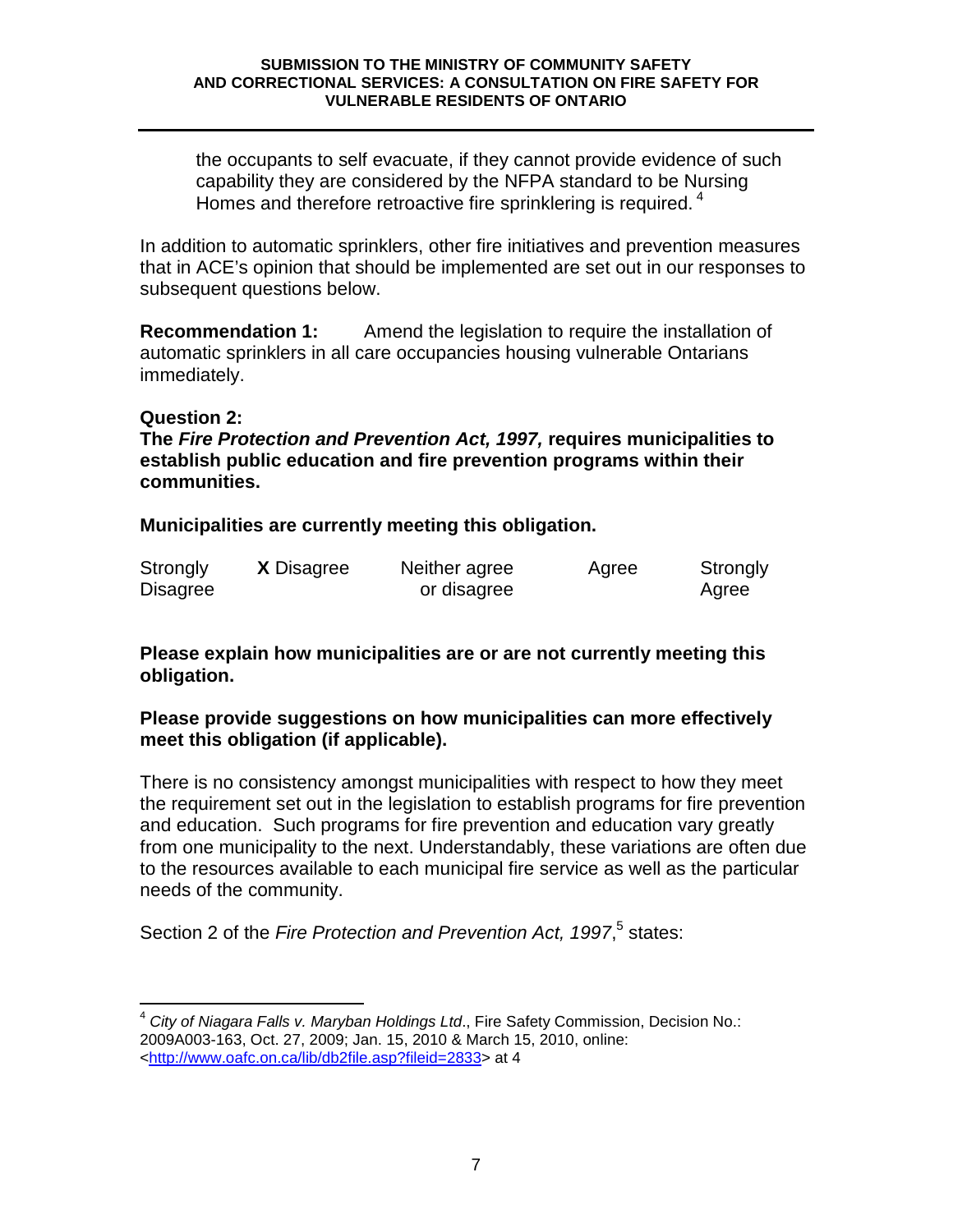2. (1) Every municipality shall,

- (a) establish a program in the municipality which must include public education with respect to fire safety and certain components of fire prevention; and
- (b) provide such other fire protection services as it determines may be necessary in accordance with its needs and circumstances.

(2) In discharging its responsibilities under subsection (1), a municipality shall,

- (a) appoint a community fire safety officer or community fire safety team; or
- (b) establish a fire department.

Each municipal fire department makes its own determination regarding emergency response and fire suppression activities, but also with respect to fire protection services including fire prevention activities; public education on fire safety and specialized emergency services. In the Appendix to the Consultation document prepared by the Ministry, it states:

There are a total of 469 fire departments across the province with 269 of these operating exclusively with volunteer personnel. Full time fire prevention personnel are provided in 102 of the 469 fire departments. Although many of the remaining fire departments have part-time or volunteer fire prevention personnel, there are over 200 fire departments without designated fire prevention staff.<sup>6</sup>

ACE recognizes the need for a certain degree of flexibility in terms of how municipalities structure fire prevention and education programmes based upon the needs of the communities they serve. However, in terms of fire safety and prevention in retirement, long-term care and other occupancies housing vulnerable residents, it is our submission that there should be specialized fire safety and emergency response training required for all staff of these occupancies. This training would have to specifically address any issues that might arise if evacuation of clients who have cognitive and/or mobility issues was required due to fire. Of particular concern to ACE are those care occupancies housing clients who suffer from conditions such as Alzheimer's and/or dementia as in most circumstances these are the clients who are most at risk in the event of a fire.

 5 Fire Protection and Prevention Act, 1997, S.O. 1997, c. 4 online: <http://www.elaws.gov.on.ca/html/statutes/english/elaws\_statutes\_97f04\_e.htm>

<sup>&</sup>lt;sup>6</sup> Appendix to A Consultation on Fire Safety for Vulnerable Residents in Ontario, Ministry of Community Safety and Correctional Services (November 2010) at 21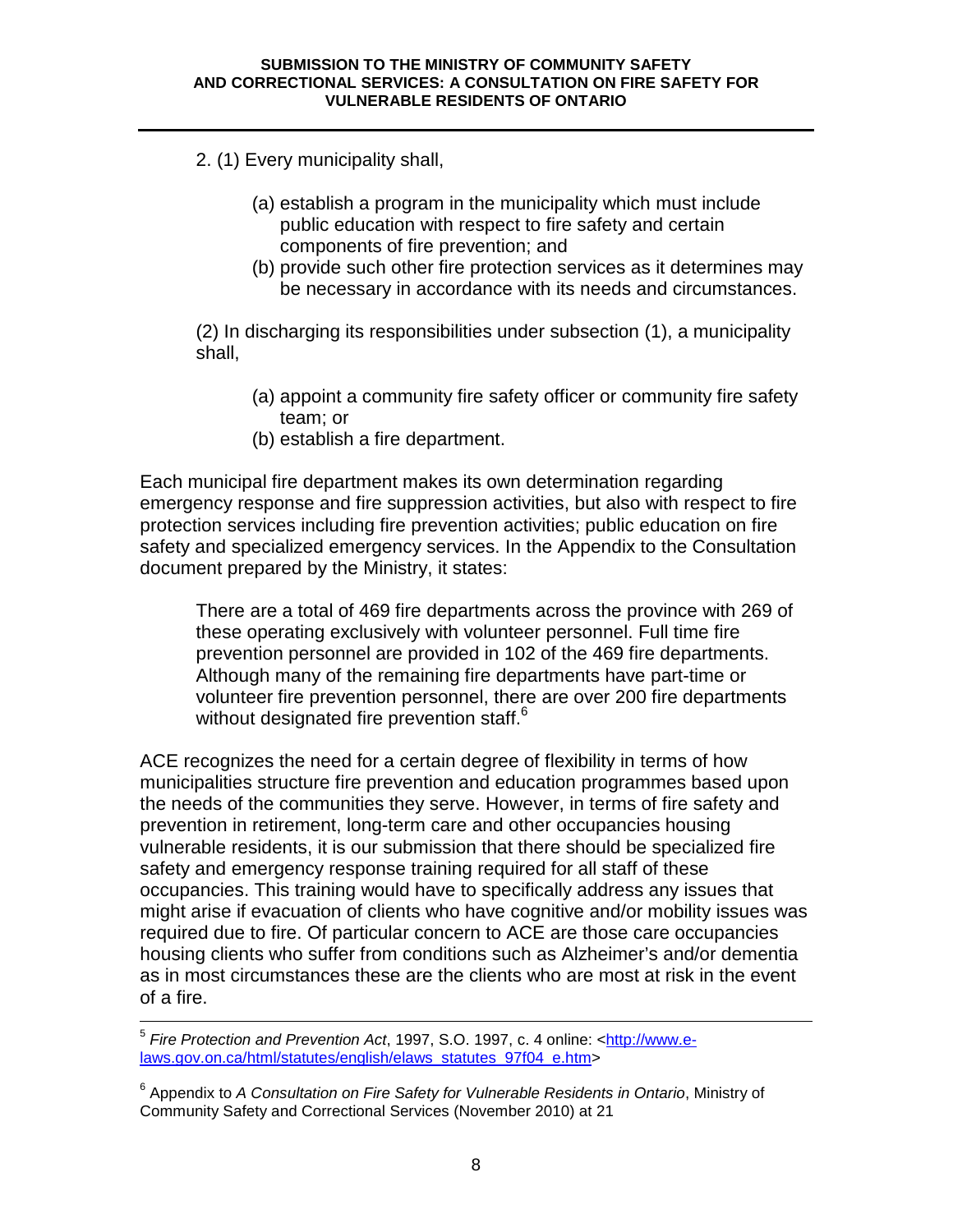ACE submits that there should be training programs for owners/operators and staff of retirement and long-term care homes, that specifically address the disparate needs of the residents who live in these occupancies in the event of fire. There should be a requirement that all staff at these facilities be trained by the municipal fire department at least annually, if resources permit.

ACE supports a move towards municipalities and owner/operators of occupancies working closely together to provide the necessary training to staff at these facilities with respect to what their obligations are in the event of a fire or emergency. The development of fire safety plans for occupancies that are located in more remote regions of the province need to take into consideration factors such as location of a facility, number of staff at the municipal fire department and other issues might which impact response times. ACE submits that municipalities across Ontario regardless of their size should ensure that fire services have sufficient funding to implement their public education and fire prevention programs.

**Recommendation 2:** Municipalities should ensure adequate funding to fire services in their respective communities in order for the latter to implement their duties under the Fire Protection and Prevention Act and the Ontario Fire Code.

**Recommendation 2.1:** Municipalities could more effectively meet their obligation to establish public education and fire prevention programs by providing funding to fire services to develop specialized training programs for owners/operators and staff of care occupancies specifically around emergency response, evacuation, fire safety and prevention in settings housing vulnerable residents who suffer from cognitive and/or physical disabilities.

## **Question 3:**

## **Residents have a role to play in terms of fire safety and prevention.**

| Strongly        | Disagree | Neither agree | <b>X</b> Agree | Strongly |
|-----------------|----------|---------------|----------------|----------|
| <b>Disagree</b> |          | or disagree   |                | Agree    |

#### **What role do residents play in terms of fire safety and prevention? Please explain your response.**

ACE submits that residents have a role to play in terms of fire safety and prevention. With respect to residents who suffer from disabilities such as Alzheimer's and/or dementia, however, such participation in fire safety and prevention may be minimal. In these circumstances, we submit that family members of these residents should be involved in any fire safety and prevention initiatives where possible.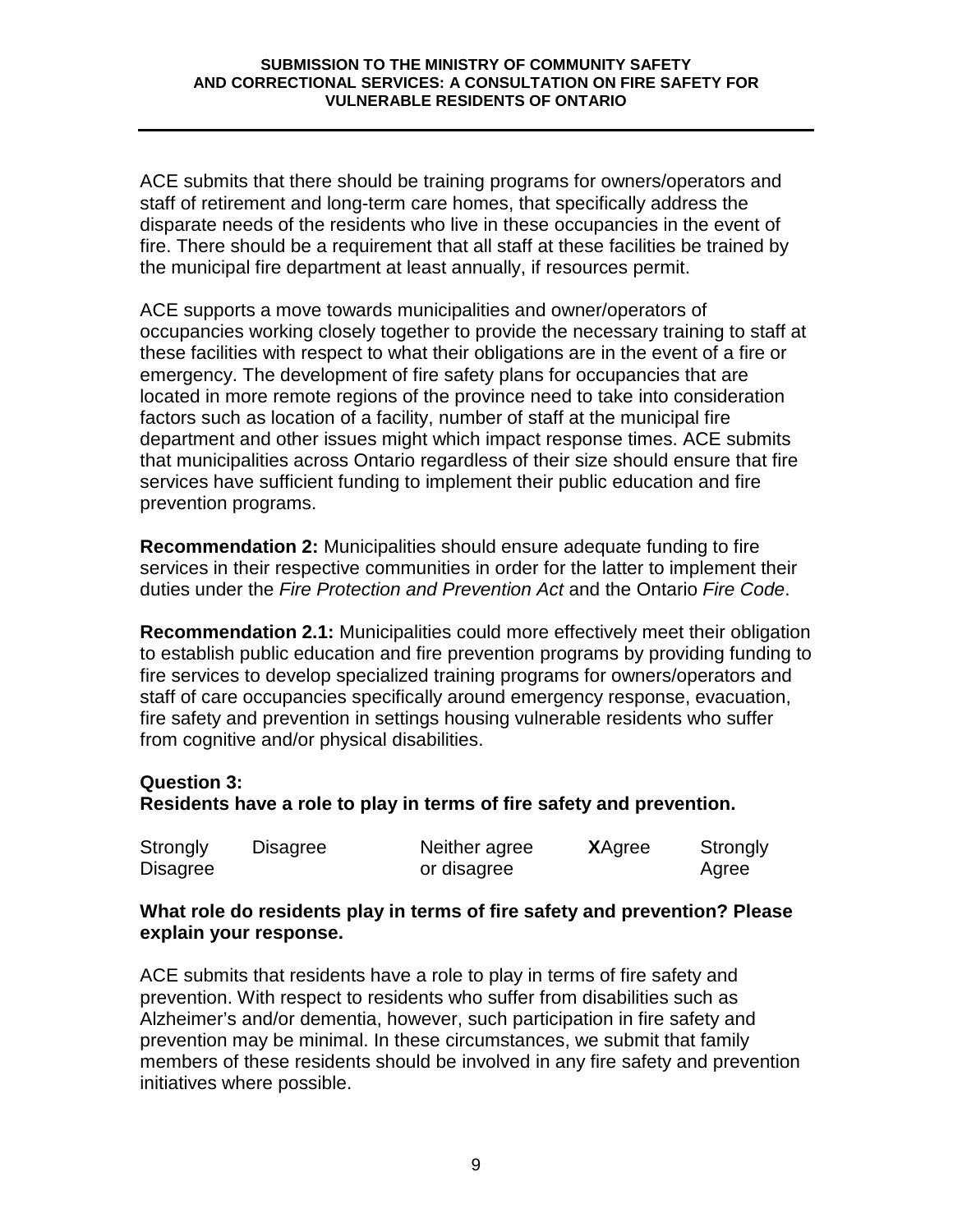Residents have a role to play in terms of fire safety and prevention to the extent that they are able to do so. Residents should be involved in fire safety prevention and planning; including participating in any information sessions, trainings, and fire drills taking into account how best to involve those residents who have physical and/or mental health conditions which may impede their participation. Residents and family members should be informed of what to do in the event of an emergency, including fires. Information should be provided to all residents and family members about what to do in the event that there is a fire and the building needs to be evacuated.

Residents who are particularly vulnerable as a result of cognitive or physical disabilities will of course require greater assistance in the event of an emergency such as a fire. In the case of these residents, their family members may have a greater role to play in terms of fire safety and prevention. Owners/operators of occupancies housing vulnerable residents such as seniors should advise and also, where possible, include family members in the development of fire safety and prevention plans.

**Recommendation 3:** Include residents in initiatives concerning fire safety and prevention as well as involving them in the development of such initiatives. Particular care should be paid to how to ensure meaningful participation of residents who may have physical and/or mental health conditions that may affect their ability to participate.

**Recommendation 3.1:** Develop plain language information which should be available and provided to residents and their family members informing them of what to do in case of an emergency, such as a fire, and what to do in the event the building has to be evacuated.

## **Question 4:**

**Municipalities establish the level of fire protection services, including fire safety inspections, based on the needs and circumstances within the community. Fire safety inspections are not prescribed in the Fire Safety and Prevention Act, 1997.** 

**The current framework/practice for fire safety inspections by municipal fire departments is sufficient.** 

| <b>X</b> Strongly | Disagree | Neither agree | Agree | Strongly |
|-------------------|----------|---------------|-------|----------|
| Disagree          |          | or disagree   |       | Agree    |

**Please explain your response and provide suggestions for improvement (if applicable).**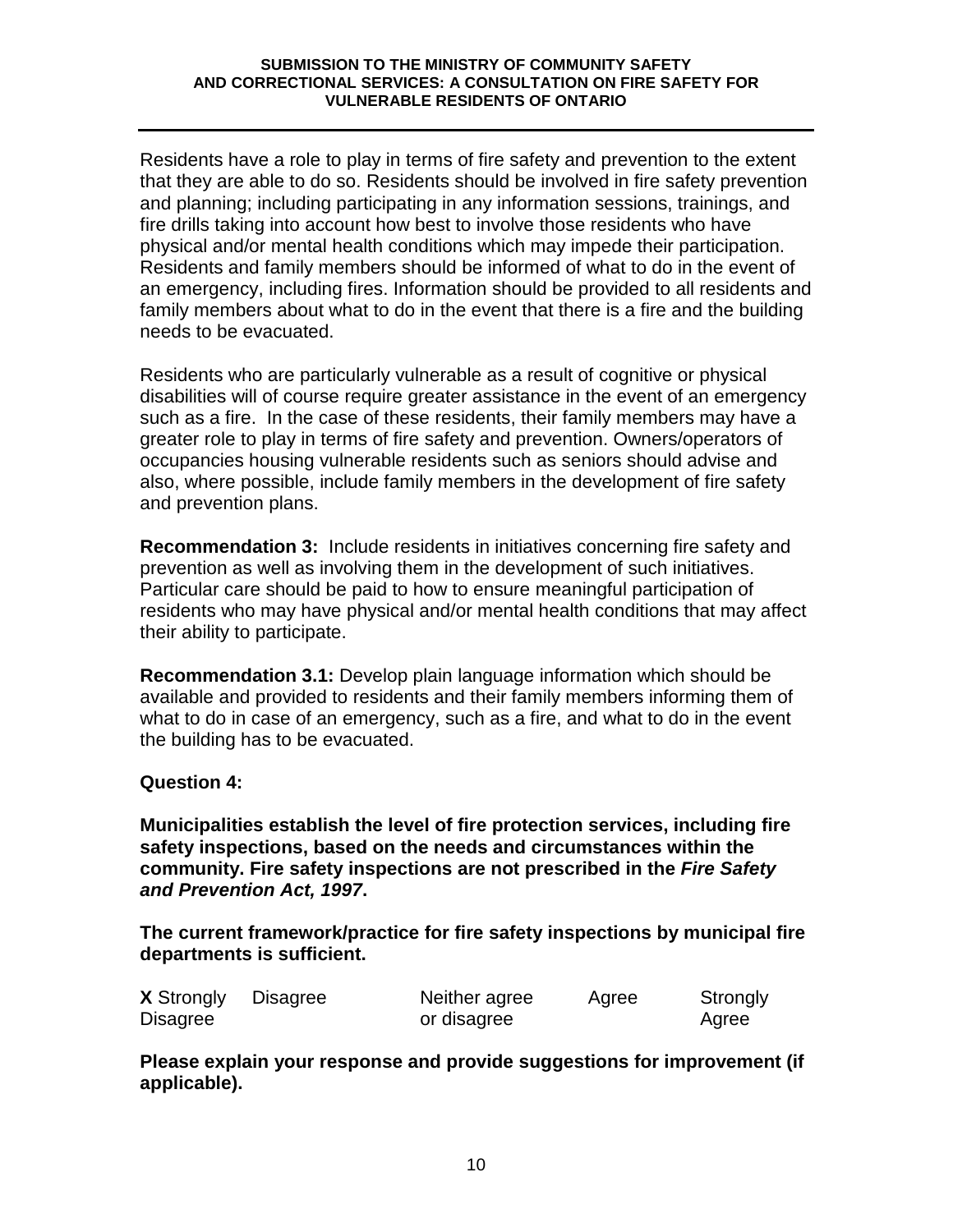There is no current framework/practice for fire safety inspections. In each municipality, the fire department or the community fire safety team makes its own determination with respect to the nature, extent and frequency of safety inspections of occupancies that house vulnerable residents.

There is no requirement under the Fire Safety and Prevention Act, 1997 or the Fire Code that there be regularly scheduled or unscheduled inspections by municipal fire departments. Recent events in Niagara Falls and other municipalities across Ontario (i.e. Orillia) indicate that regularly scheduled or unscheduled inspections should be done by municipal fire departments to ascertain whether care occupancies are, in fact, in compliance with the legislation.

Following a fire at The Cavendish Manor in Niagara Falls on May 14, 2008, which broke out at 11:00 a.m., the Niagara Falls Fire Department decided to take the lead by re-evaluating fire prevention strategies for all care occupancies within its jurisdiction. According to the Niagara Falls Fire Department, the fire at Cavendish Manor reached flashover conditions in one room in four minutes.<sup>7</sup>

As a result, the Niagara Falls Fire Department decided to conduct unannounced night-time fire drills and inspections of older facilities like Cavendish that were not equipped with automatic sprinklers. In doing so they discovered the following:

Cavendish Manor had an approved fire safety plan. However, the daytime fire clearly indicated some of the inadequacies of the plan if a similar fire had occurred at night. In particular, the fire reached flashover conditions in one room in four minutes. Taking this lesson into consideration, Niagara Fire has now undertaken a review and audit of all residential care facilities in Niagara Falls. This includes unannounced fire drills and inspections of unsprinklered occupancies in the evenings when the facilities have the lowest staff complement. Not one facility could complete the RSET (real safe escape time) in single family homes equipped with smoke alarms as referenced and studies by the National Institute of Standards and Technology (NIST). This study concluded that buildings contents (i.e. upholstery furniture) and other factors lead them to argue that the RSET in a single family home with smoke alarms may be less than four minutes. $8$ 

The Niagara Falls Fire Department subsequently issued orders against a number of retirement residences in the vicinity in accordance with the Fire Protection and Prevention Act, 1997, for failing to have the necessary staffing ratio to carry out

 $\overline{a}$ <sup>7</sup> "Lessons learned from fires in vulnerable occupancies", The Ontario Fire Service Messenger, Volume 18, Issue 2, February/March 2009 at 10

<sup>&</sup>lt;sup>8</sup> Supra, note 7 at page 11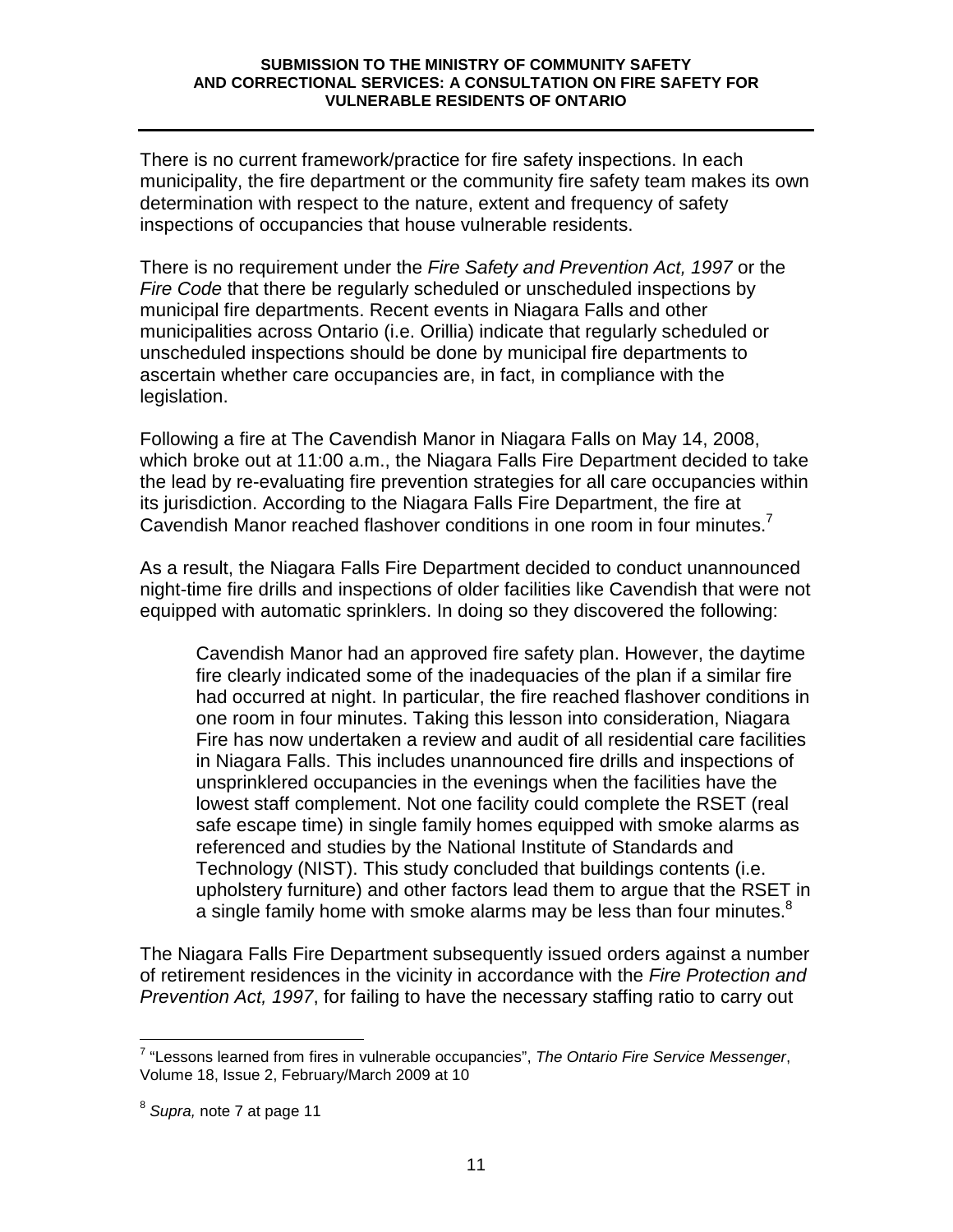the fire safety plans and also, orders to install automatic sprinklers. The orders that were issued by the Niagara Falls Fire Department were ultimately rescinded by the Ontario Fire Marshall, which decision was upheld by the Fire Safety Commission. Despite rescinding the appeal, however, the Fire Safety Commission issued a strong dissenting opinion in support of automatic fire sprinkler systems in care occupancies such as retirement homes.

**Recommendation 4:** Amend the Fire Protection and Prevention Act to require safety inspections of care occupancies in all municipalities across Ontario at a frequency to be determined by the local fire service.

**Recommendation 4.1:** Municipalities should ensure that adequate funding is being provided to local fire services to allow them to carry out fire protection services, including regular fire safety inspections.

## **Question 5:**

**Establishing a prescribed frequency of fire safety inspections for occupancies housing vulnerable residents is an important tool for fire safety and prevention.** 

| Strongly        | Disagree | Neither agree | Agree | <b>X</b> Strongly |
|-----------------|----------|---------------|-------|-------------------|
| <b>Disagree</b> |          | or disagree   |       | Agree             |

## **How often should occupancies housing vulnerable residents be inspected? Please explain your response.**

ACE submits that occupancies housing vulnerable residents should be inspected at least annually if not more frequently. Frequency might be determined by reviewing the number of residents; the varying degrees of cognitive and physical abilities of the residents; and the location of the occupancy in the community (i.e. how far is it from the nearest fire station). Inspections should be conducted on both a scheduled and unscheduled basis, with an emphasis placed on night-time inspections as it is known that most occupancies, in particular those that house seniors (retirement homes and long-term care home) have fewer staff working during those times, and the residents are therefore more vulnerable.

Those occupancies that are found to have violated by-law or legislative requirements following a fire safety inspection by the local fire services should remain under closer scrutiny for a period of time and be subject to more frequent inspections (i.e. twice a year or more) subsequent to the discovery of the violation. Frequency of inspections could be reduced provided that no further infractions are discovered. ACE submits that local fire services should work together with those care occupancies who do not pass inspections to ensure that owners/operators and staff of those occupancies understand why they did not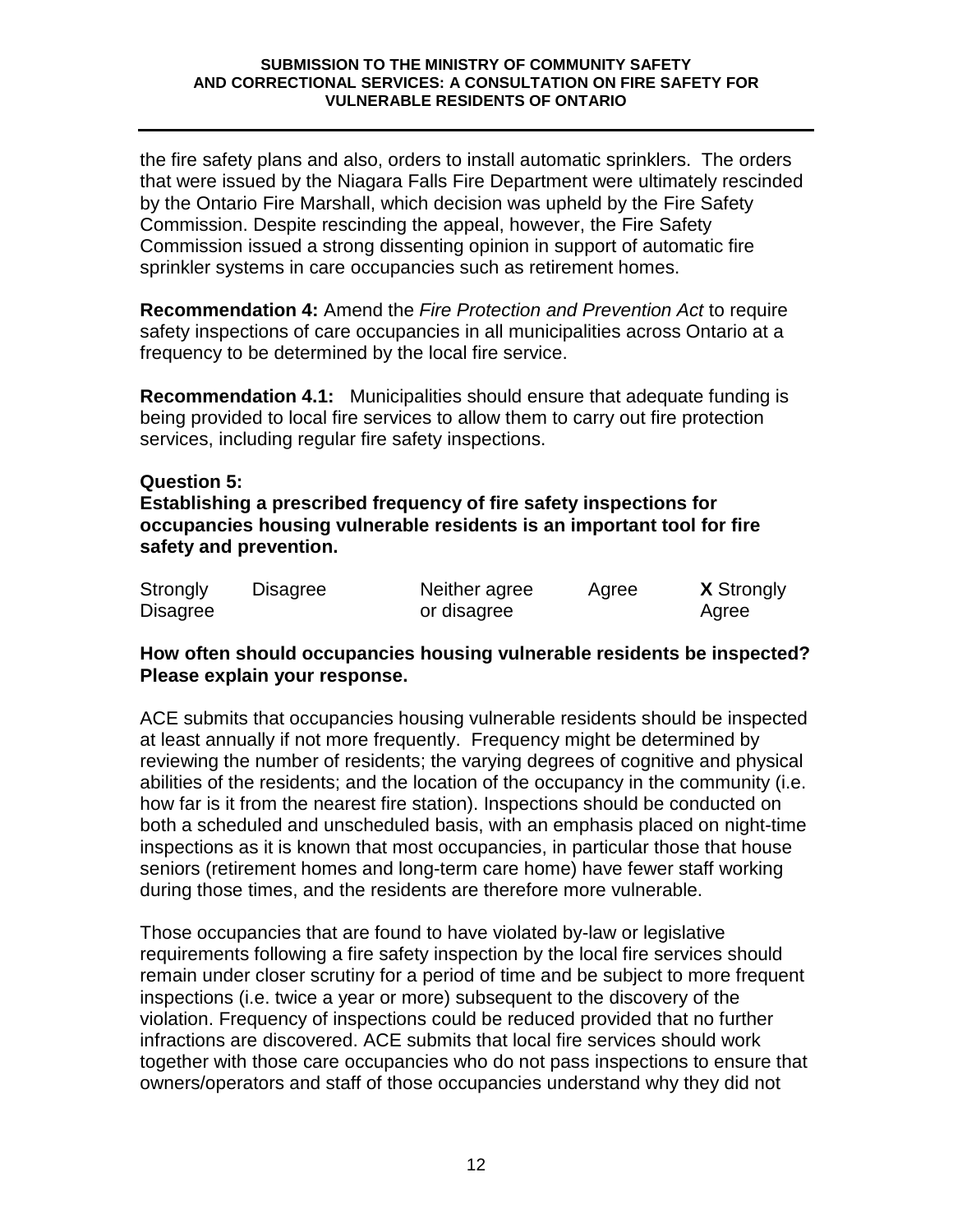pass and what needs to be changed to ensure that they meet the required standards.

**Recommendation 5:** ACE recommends that occupancies housing vulnerable residents should be inspected at least annually. Those occupancies that fail to pass fire safety inspections should be subject to more frequent inspections pending passing of subsequent inspections when the frequency could be reduced.

**Recommendation 5.1:** ACE supports a change in policy to establish a prescribed frequency of fire safety inspections of occupancies housing vulnerable residents. ACE submits that establishing a prescribed frequency of fire safety inspections of care occupancies is an important fire safety and prevention initiative that will save lives.

## **LEGISLATIVE AND REGULATORY TOOLS**

#### **Question 6:**

## **Owners/operators are currently complying with the regulatory requirements of the Ontario Fire Code.**

| <b>X</b> Strongly | <b>Disagree</b> | Neither agree | Agree | Strongly |
|-------------------|-----------------|---------------|-------|----------|
| Disagree          |                 | or disagree   |       | Agree    |

## **Please explain your response.**

ACE submits that owners/operators are not currently complying with the regulatory requirements. Following the fire at Cavendish Manor in and around May of 2008, the Niagara Falls Fire Department conducted unannounced night time inspections at seniors' residences in and around the area. As a result of these inspections, the Niagara Falls Fire Department found that many of the facilities did not have sufficient staff in the evening hours to comply with their fire safety plans.

Similarly, following the fire at the Muskoka Heights retirement home in January 2009, the City of Orillia Fire Department charged the retirement home corporation and the administrator with a number of offences pursuant to the Fire Protection and Prevention Act, of which they were subsequently convicted. In a statement from Chief Ralph Dominelli with the Orillia Fire Department, he states:

 On behalf of the City of Orillia Fire Department, we are pleased that the retirement home corporation and the retirement home administrator have been convicted of violating the Fire Protection and Prevention Act.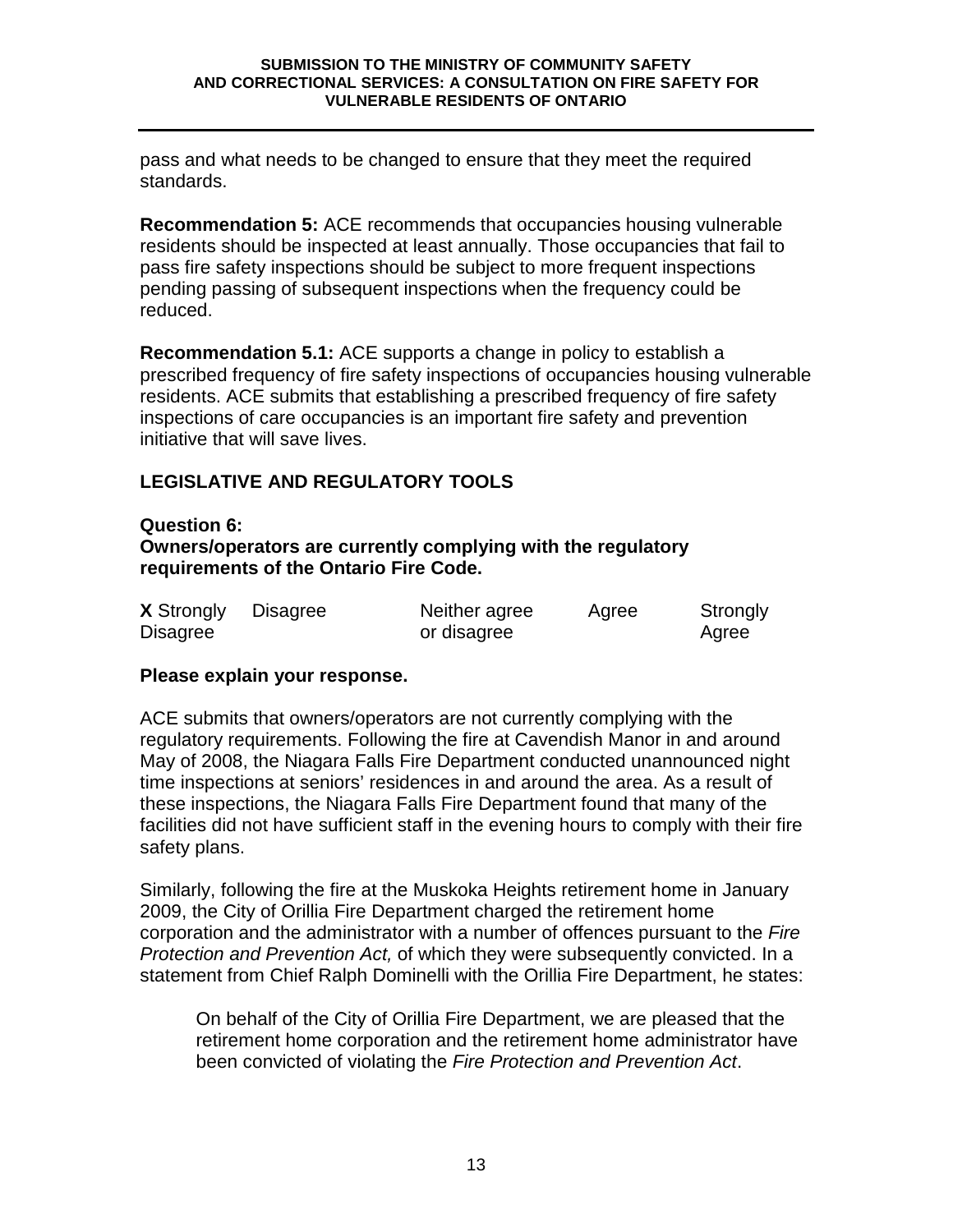This is the first time in Ontario that the administrator of a care occupancy has been convicted under the Fire Protection and Prevention Act.

The retirement home corporation and the retirement home administrator have pleaded guilty to "fail to ensure supervisory staff be instructed in the fire emergency procedures" and "fail to implement the fire safety plan provisions for conducting fire drills for supervisory staff". The total fines for the corporation are \$62,500 including the Victim Fine Surcharge and the total fines for the administrator are \$18,750 including the Victim Fine Surcharge.<sup>9</sup>

The recent fires at Cavendish Manor and Muskoka Heights retirement home are merely a reminder of tragedies that have occurred in Ontario with respect to fires at retirement homes. According to Fire Chief Tim Beckett with the City of Kitchener and first vice-president of the Ontario Association of Fire Chiefs:

Ontario witnessed two of the largest retirement home fires in the history of North America. In 1980, 25 seniors died at Extendicare Mississauga and in 1995, eight died in the Meadowcroft Place, also in Mississauga. In a separate fire, three seniors died in the veterans' wing of Toronto's Sunnybrook Hospital. These three fires, which resulted in the deaths of 36 seniors, led to three separate, independent coroner's inquests, all calling for the retroactive installation of sprinklers in retirement homes and longterm care homes. <sup>10</sup>

**Conclusion:** Based on ACE's participation in previous coroner's inquests examining fire deaths at retirement homes in Ontario; reports in the media concerning the issue of fire safety; and advocacy undertaken by groups such as the OAFC and fire services in the province, ACE submits that there is evidence to indicate that owners/operators of care occupancies such as retirement homes are not complying with the regulatory requirements of the Ontario Fire Code. ACE submits that more needs to be done to ensure compliance and prevent any further unnecessary deaths of vulnerable Ontarians.

 9 Chief Ralph Dominelli, Fire Chief/CEMC, City of Orillia Fire Department, "Statement from Chief Ralph Dominelli, Orillia Fire Department", CNW Group, (October 1, 2010) online: <http://www.newswire.ca/en/releases/archive/October2010/01/c7283.html>

 $10$  Chief Tim Beckett, City of Kitchener, "Where's the logic in the lack of sprinklers?", Straight Talk: Fire Fighting in Canada, (August 2010) online: <http://firefightingincanada.com/content/view/6598/213>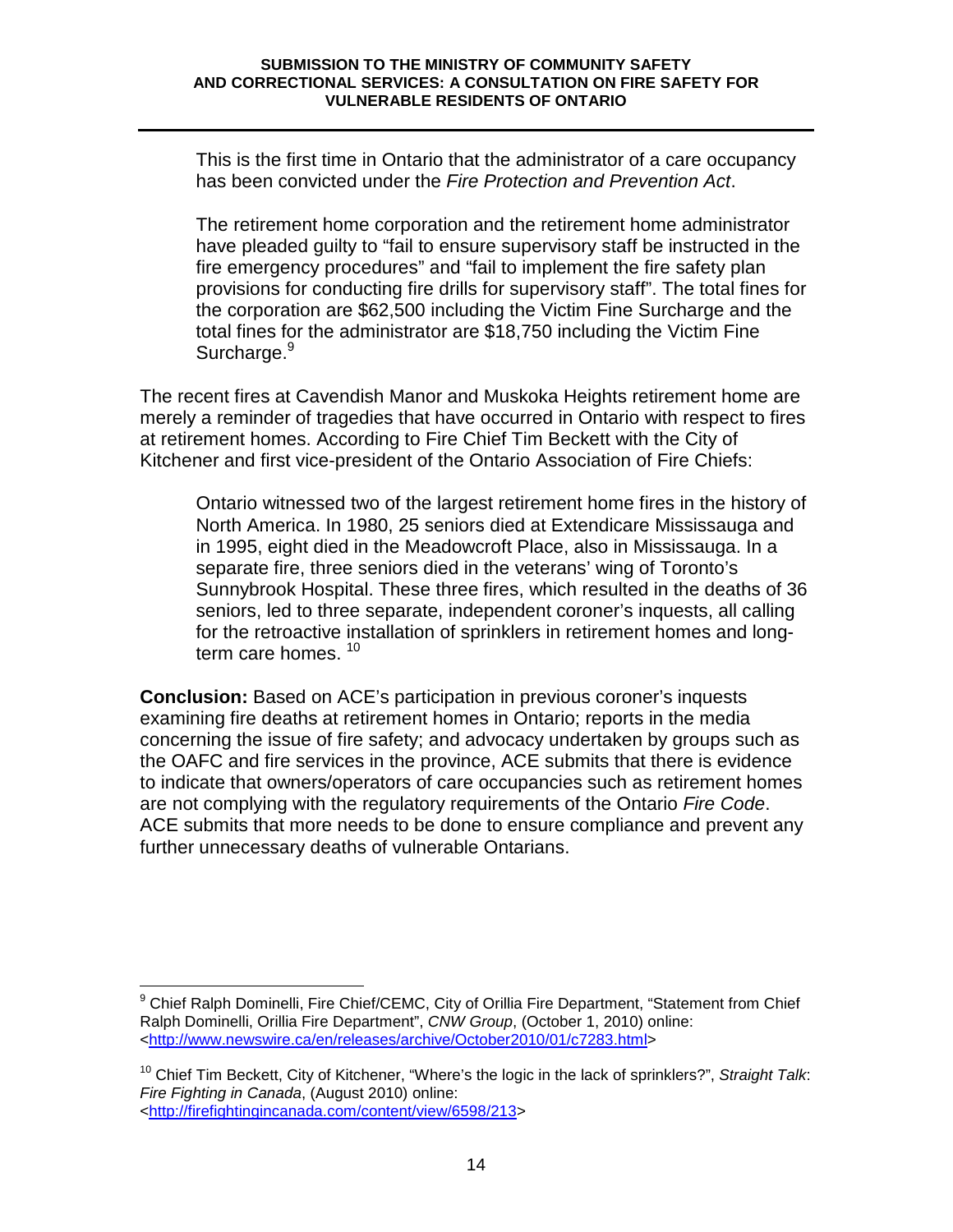## **Question 7:**

#### **What types of responsibilities should owners/operators have with respect to fire safety in their buildings, which are not current requirements in the Ontario Fire Code?**

ACE is of the opinion that owners/operators should ensure that all staff is trained in emergency procedures as described in the approved fire safety plan and not just supervisory staff as per the requirements of the Fire Code. Further, owners/operators should ensure that their all of their staff receive regular "refresher" trainings on emergency procedures as the needs of the residents may change with time. ACE submits that the trainings need to be tailored to address the specifics and vulnerabilities of the residents; for example, highlighting how to appropriately evacuate those residents who may suffer from cognitive or physical impairments in the event of a fire or other emergency.

It should also be a responsibility of owners/operators to ensure that they have enough staff to carry out the emergency procedures in the fire safety plan at all times. This is of particular concern during the evening and nights shifts when it is common for care occupancies such as long-term care homes or retirement homes to have fewer staff on duty.

Fire safety plans for care occupancies should be developed in consultation with the municipal fire service but must also take into consideration the differing abilities of the residents living in the occupancies. Provisions should be made for those residents who are unable to evacuate themselves and also, for residents who may be mentally incapable (i.e. seniors who suffering from Alzheimer's or dementia) to follow directions. This part of the fire safety plan should also account for what the needs of these residents may be following an emergency evacuation. For example, staff should be trained on how to respond should residents suffering from Alzheimer's or dementia refuse to evacuate in the event of a fire or attempt to return to the building once evacuated. It is important that staff of care and care and treatment occupancies are properly trained to deal with such situations.

The OAFC takes the position that responsibility for approval of the Fire Safety Plan of any occupancy rests with the chief fire official. The recommendation of the OAFC in their Advisory Note: Fire Safety Plans for Care Occupancies, is that the decision of whether to approve a Fire Safety Plan in a care occupancy should be made as follows:

> The decision to approve a Fire Safety Plan in a care occupancy should be based on an analysis of all circumstances concerning the building and current available knowledge and information available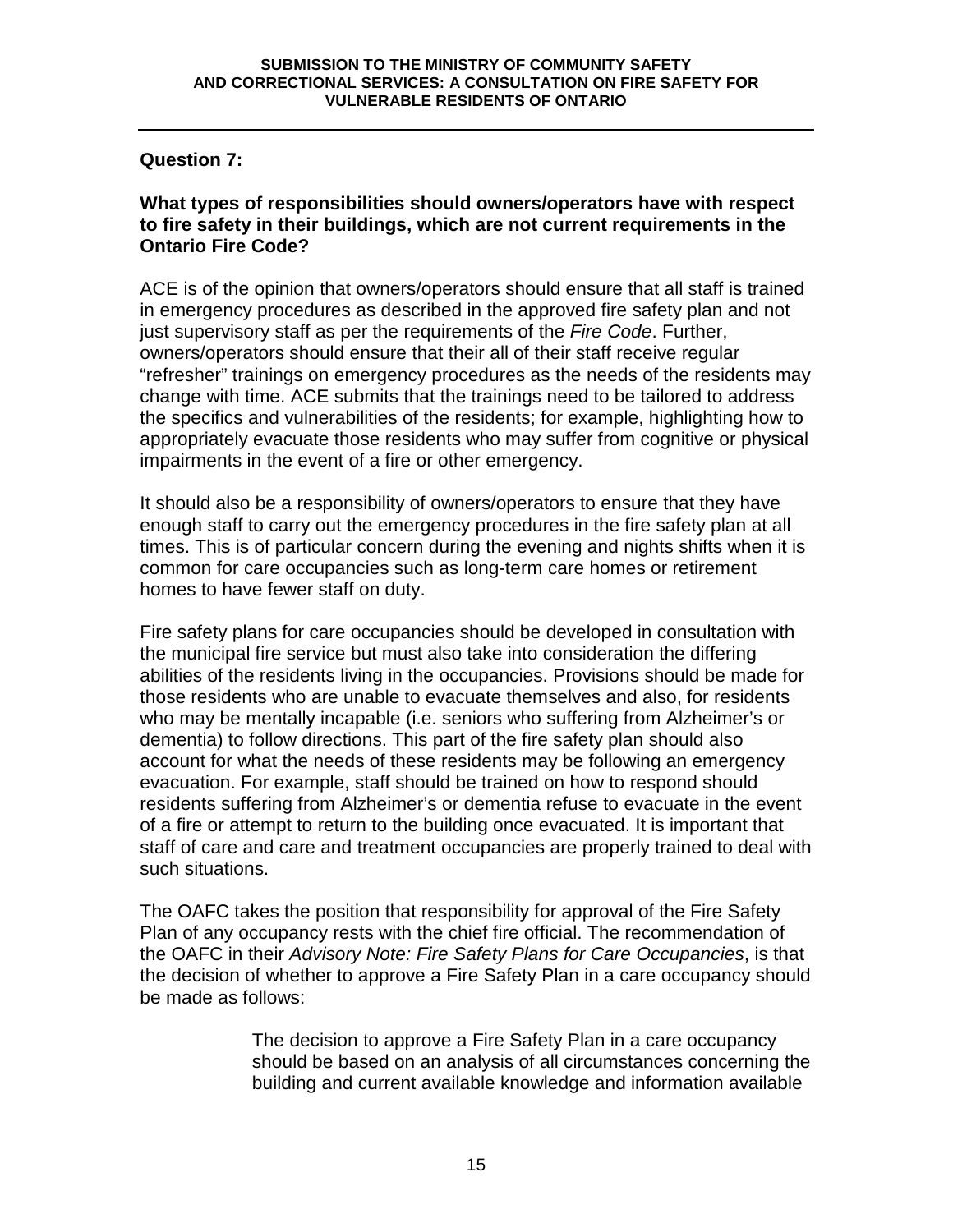to fire officials with regards to fire safety in these specific occupancies, including but not limited to;

- **Example 2** construction of the building (combustible vs. noncombustible, number of storeys, travel distance within a fire compartment, etc.)
- **Example 1 number of residents in the building and their ability for** self-evacuation.
- **Existing fire protection features (detection and** suppression devices, number of fire compartments, integrity of fire separations, presence of closures, etc.)
- **The performance history of the owner/operator with** respect to non compliance.
- **Emergency response capability of the fire**  $d$ epartment<sup>11</sup>

Owners/operators should also be required to keep the records of fire drills for longer than twelve (12) months after the fire drill as this information may be helpful in determining how the fire safety plan should be amended to meet the changing needs of the residents.

There is currently no requirement under the legislation that owners/operators examine any new or existing furniture, carpets, or curtains in common areas to determine whether they are non-toxic and non-flammable and in the event that they are not, that they be treated with a flame retardant agent. For older occupancies, in particular those without automatic sprinklers, ACE submits as part of fire safety and preventative measures, it should be the responsibility of owner/operators to take an inventory of the flammability and toxicity of furniture, drapery, and linens within the common areas of the occupancy to ensure that they are up to the meet Fire Code requirements and to replace anything that does not.

**Recommendation 7:** ACE recommends that owners/operators of care occupancies ensure that all staff receive training in fire safety and prevention measures; including training on what to do in the event of an evacuation. ACE submits that all staff, including contract staff, short-term staff, volunteers, and any agency staff (i.e. staff not directly employed by the owner/operator but contracted to work at the care occupancy), receive training in fire safety and prevention and evacuation procedures as soon as possible after they commence working. Further, information concerning the fire safety plan and evacuation procedures should be made readily available to all staff and volunteers.

 $\overline{a}$  $11$  Supra, Note 1, at page 4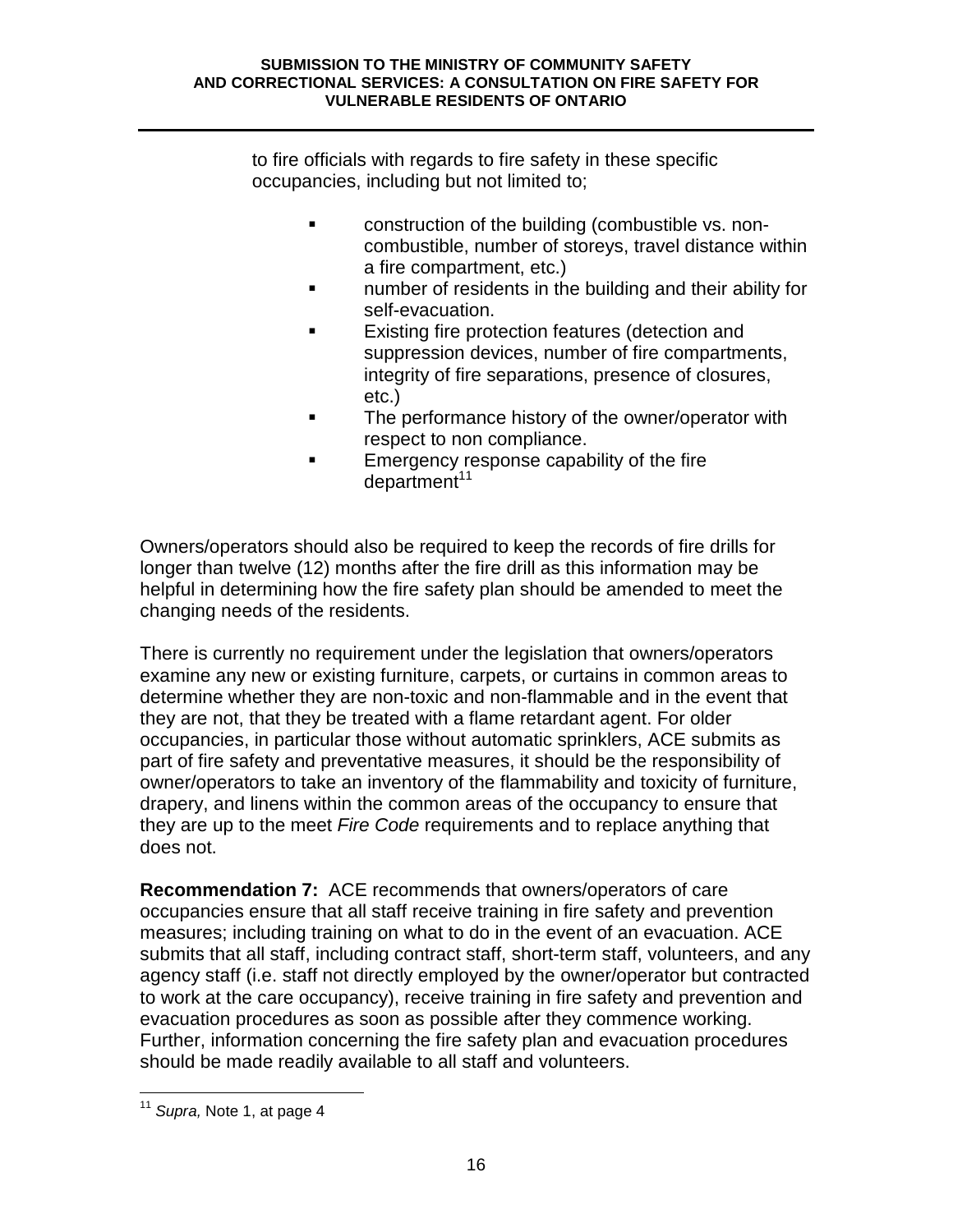**Recommendation 7.1:** ACE submits that fire safety plans and evacuation procedures developed by owner/operators must take into account the disparate needs of residents with respect to their health conditions and concerns. ACE submits that where possible, residents and their family members should be informed about fire safety plans and evacuation procedures.

**Recommendation 7.2:** Owners/operators of care occupancies should examine and new or existing furniture, drapery, and linens used within the common areas of the occupancy to determine the flammability and toxicity of these materials and replace anything that does not meet the standards set by the Fire Code.

## **Question 8:**

 $\overline{\phantom{a}}$ 

**Existing Ontario Fire Code requirements for care and care and treatment occupancies are sufficient.** 

| <b>X</b> Strongly | Disagree | Neither agree | Agree | Strongly |
|-------------------|----------|---------------|-------|----------|
| <b>Disagree</b>   |          | or disagree   |       | Agree    |

#### **Please explain how the existing Ontario Fire Code requirements for vulnerable occupancies are or are not sufficient.**

ACE submits that the existing Fire Code requirements for care and care and treatment occupancies are not sufficient. Efforts to bring about legislative change have resulted in the introduction of numerous Private Members' Bills attempting to address gaps in the Fire Code. Most recently, Bill 93, An Act to amend the Fire Protection and Prevention Act, 1997, with respect to fire sprinkler retrofitting passed through the first reading on June 2, 2010.<sup>12</sup>

As well, Bill 92, An Act to require automatic sprinklers in all retirement homes<sup>13</sup> which had its second reading on October 21, 2010, was referred to the Standing Committee on Regulations and Private Bills. None of the Bills in question concerning the issue of fire safety and the retrofitting of care occupancies with automatic sprinklers have been passed into law.

 $12$  Bill 93, An Act to amend the Fire Protection and Prevention Act, 1997 with respect to fire sprinkler retrofitting, Mr. Kim Craitor, MPP online: <http://www.ontla.on.ca/bills/billsfiles/39\_Parliament/Session2/b093.pdf>

 $13$  Bill 92, An Act to require automatic sprinklers in all retirement homes, Mr. P. Miller, MPP online: <http://www.ontla.on.ca/bills/bills-files/39\_Parliament/Session2/b092.pdf>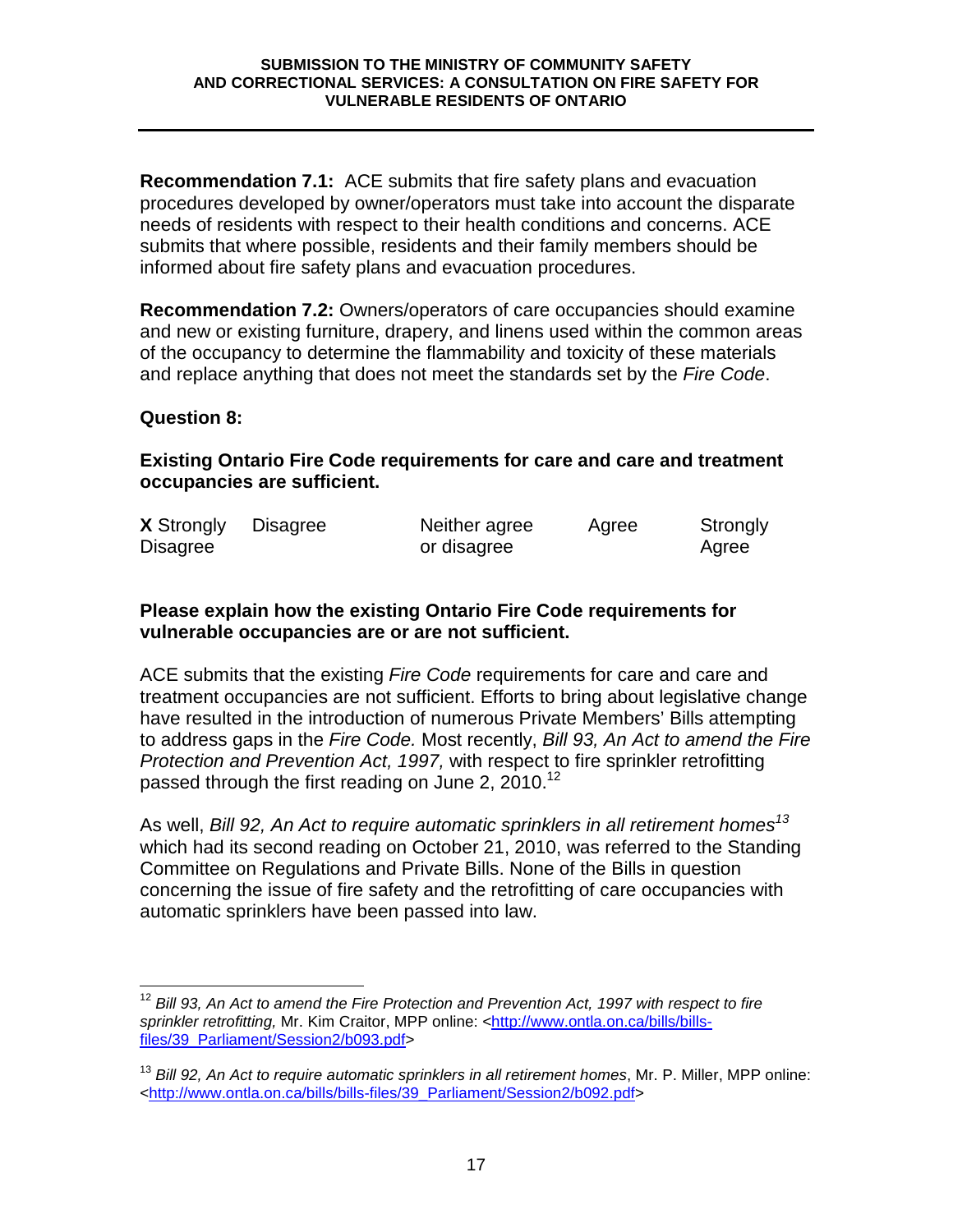As part of the dissenting opinion of the Fire Safety Commission in the decision of City of Niagara Falls v. Maryban Holdings Ltd., the Commission stated at page 4:

> There is a sense of regret that in 2010 with so much knowledge and understanding about the reliability and effectiveness of automatic sprinkler systems that our Codes are tolerant and accepting of the fact that "although flashover is likely to occur within the suite of origin" we will concentrate on the adjacent areas and do our best to evacuate those occupants, while the suite of origin and its occupant(s) are placed in total jeopardy.

With an automatic fire sprinkler system in place to protect the suite of origin and its occupant(s), there would not be a flashover or advancement of the fire. Such a situation is not only totally unnecessary but also totally unacceptable in  $2010^{14}$ 

**Recommendation 8:** Existing Ontario Fire Code requirements for care and care and treatment occupancies, as defined under the Fire Code are not sufficient and as a start, ACE recommends that all care and care and treatment occupancies be required to install automatic sprinklers immediately.

**Recommendation 8.1:** ACE recommends that training be required in fire safety and prevention for all staff including a requirement for regular refresher trainings.

## **ENFORCEMENT AND PENALTIES**

## **Question 9:**

**Enforcement of the Ontario Fire Code is done by municipal fire departments.** 

**The enforcement for existing Fire Code requirements, including Retrofit, is adequate.** 

| Strongly | <b>X</b> Disagree | Neither agree | Agree | Strongly |
|----------|-------------------|---------------|-------|----------|
| Disagree |                   | or disagree   |       | Agree    |

## **Please explain your response.**

The enforcement of existing Ontario Fire Code requirements is not adequate. Some fire services in Ontario are more active than others with respect to how they enforce the Fire Code which often has to do with the funding received from

 $\overline{a}$  $14$  Supra, note 4 at page 4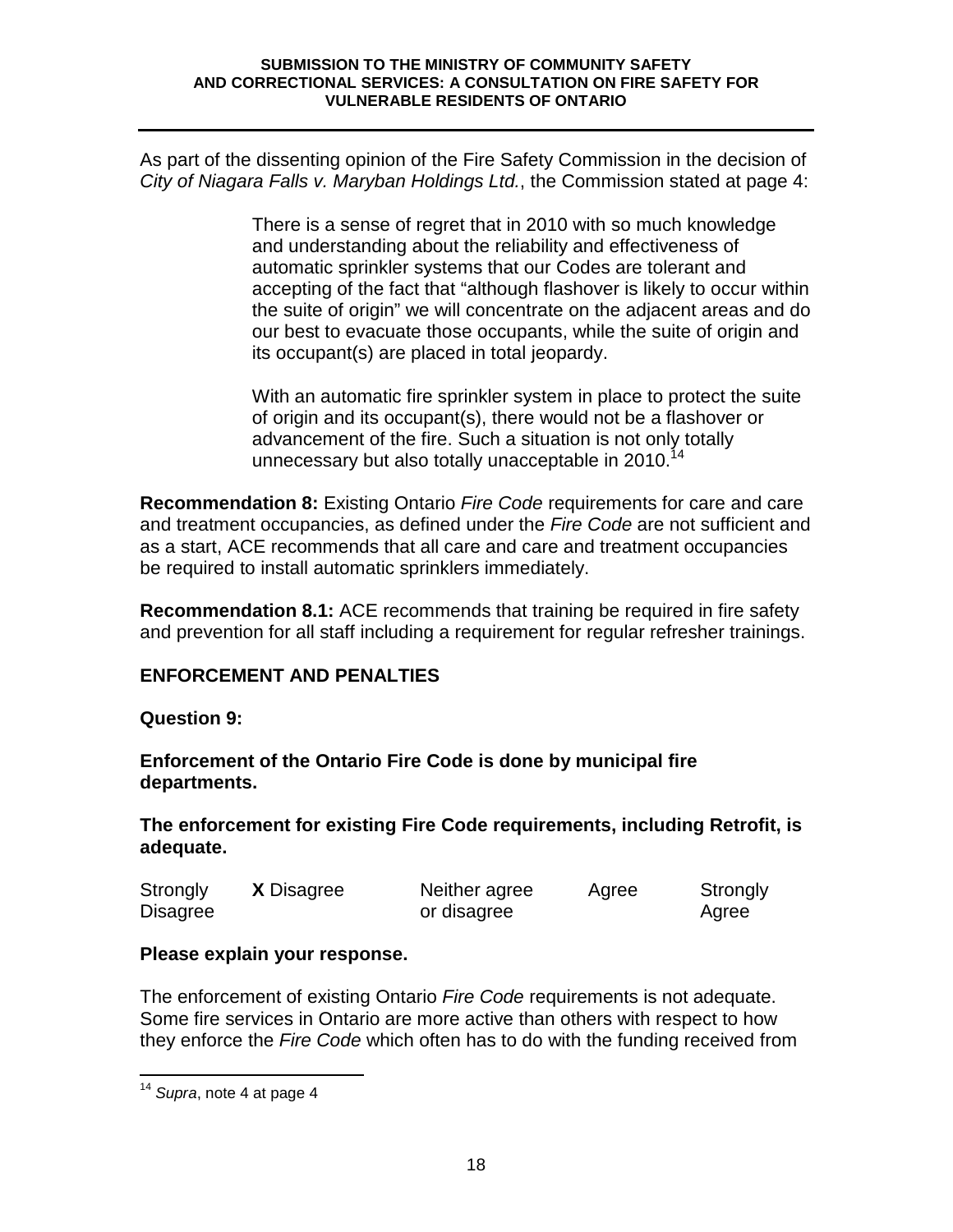municipalities, combined with the needs of the particular community. There is presently no consistency with respect to how municipal fire departments enforce the legislation or use the authority granted to them.

**Recommendation 9:** ACE submits that municipal fire departments must be sufficiently funded to allow them to enforce any breaches of the Ontario Fire Code.

## **Question 10:**

## **How should enforcement of the Ontario Fire Code be improved to ensure increased compliance (if applicable)?**

To improve enforcement and compliance Ontario *Fire Code*, it is recommended that the process by which members are chosen for the Ontario Fire Commission be made more transparent. Further, decisions of the Ontario Fire Commission should be made accessible to the public.

In the most recent appeals before the Ontario Fire Commission brought by the City of Niagara Falls, at least two of the appeals were before the same three members of the Fire Safety Commission: all three of whom are members had been appointed through recommendations by the industry side. None of the members that heard the appeal of the City of Niagara Falls of the overturned orders against Oakwood Park Lodge and Chippewa Place were members of the Commission who represented the fire services. At the very least, this does not leave the impression of a fair, impartial process.

**Recommendation 10:** Enforcement of the Ontario Fire Code could be improved by making the process by which members appointed to the Ontario Fire Safety Commission more transparent; limiting the number of terms members can serve on the Fire Safety Commission; and ensuring that at least one of the three members of the Fire Safety Commission convened as part of any panel hearing appeals should be from the fire services.

## **Question 11:**

**Increased penalties for convictions on Ontario Fire Code violations will increase compliance by owner/operators.** 

| Strongly        | Disagree | Neither agree | Agree | <b>X</b> Strongly |
|-----------------|----------|---------------|-------|-------------------|
| <b>Disagree</b> |          | or disagree   |       | Agree             |

**Please explain your response.**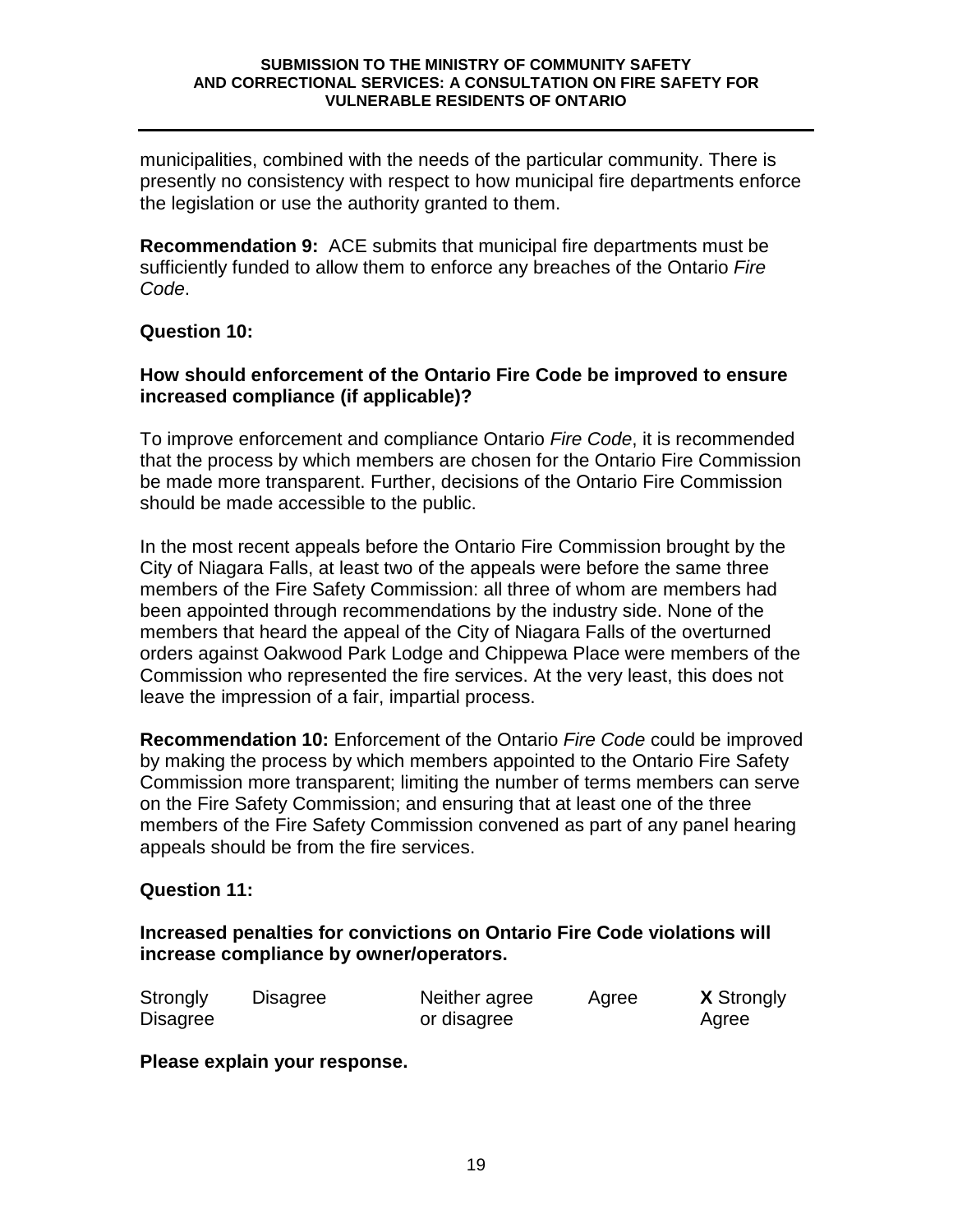ACE supports increased penalties for convictions on Ontario Fire Code violations but does have concerns that any monetary fines or penalties ordered would ultimately be passed on to the vulnerable residents of care occupancies.

ACE submits that there should be protection and safeguards for residents who may report any Ontario Fire Code violations so that they are not at risk of reprisal by owner/operators.

**Recommendation 11:** ACE recommends increased penalties for conviction to ensure deterrence but not necessarily restricted to monetary penalties. In the event that fines or monetary penalties are ordered, there should be monitoring to ensure that residents are not being charged more as a result.

**Recommendation 11.1:** Amend the Fire Protection and Prevention Act, 1997 to include a reprisal provision that makes it an offence for any owner/operator to take action, either overt or covert, against a resident who reports Fire Code violations.

## **IMPLEMENTATION**

## **Question 12:**

**The following features should be required on a Retrofit basis in existing buildings (housing vulnerable residents) constructed before 1998, through the Ontario Fire Code. Please check off all that apply:** 

- **X** Zone fire separations
- **X** Self-closing hardware for suite doors
- **X** Remote connection for fire alarm system
- **X** Emergency lighting upgrades
- **X** Voice communication for buildings more than 3 storeys high
- **X** Emergency power upgrades for buildings more than 3 storeys high

Other (please describe) **X Retrofit of sprinklers**

All the above mentioned features are important but ACE is of the opinion that the retrofit of automatic sprinklers is a priority. With respect to features such as selfclosing hardware for suite doors, if such a feature were to be required on a Retrofit basis it would be important to provide residents with automatic openers to allow them to open such doors themselves.

## **Question 13:**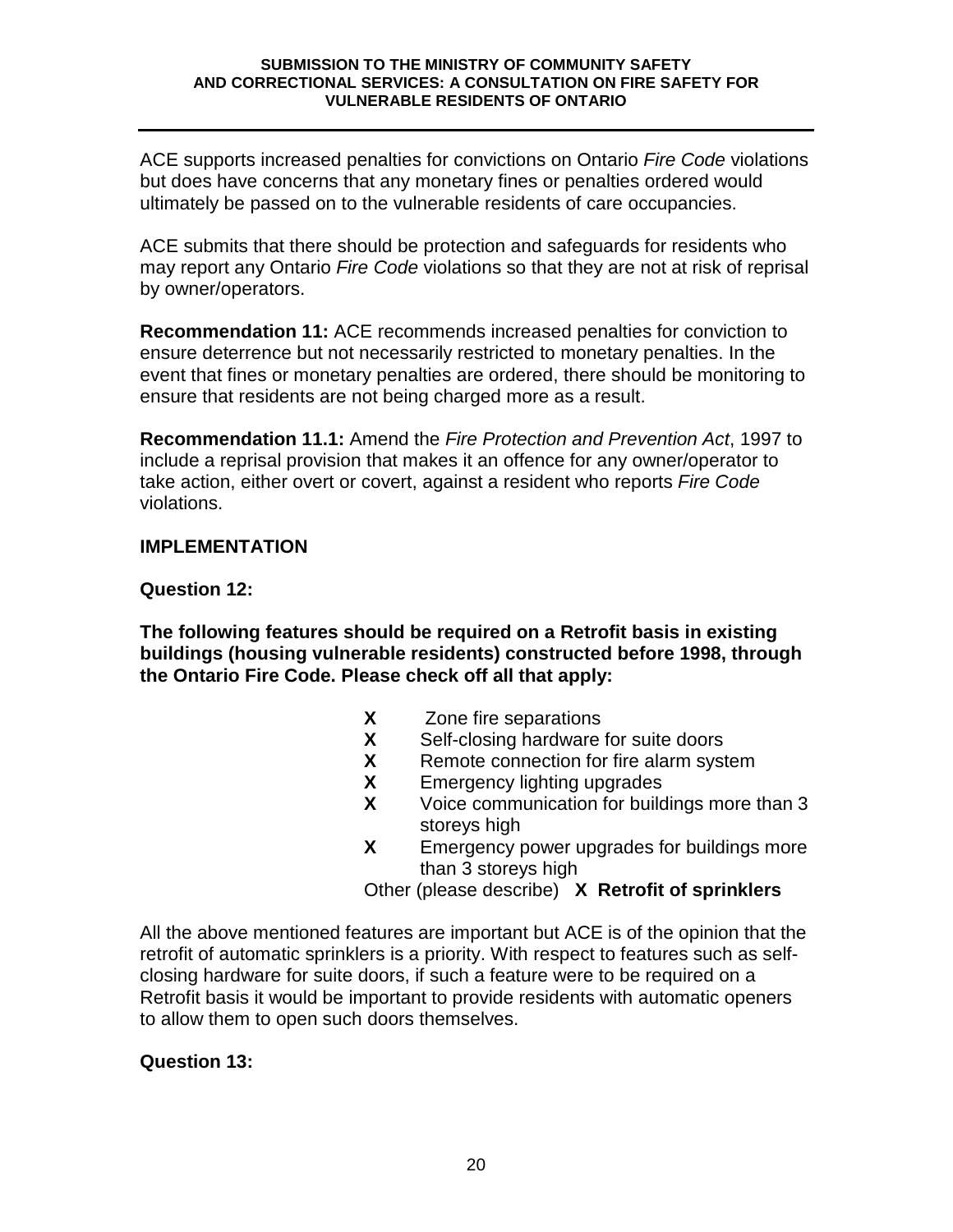**If the implementation of all or some of the fire safety features/retrofits listed in question 12 become mandatory for existing occupancies housing vulnerable residents, there are some occupancies that should be exempt from this requirement.** 

| <b>X</b> Strongly | <b>Disagree</b> | Neither agree | Agree | Strongly |
|-------------------|-----------------|---------------|-------|----------|
| Disagree          |                 | or disagree   |       | Agree    |

**Question 14:** 

**If you believe there should be exemptions for some occupancies, please identify:** 

- **a) The type(s) of occupancies that should be exempt from this requirement? And,**
- **b) What these exemptions should be based on (i.e. building size, number of storeys, level/type of care provided, age of building, etc)?**

With respect to Questions 13 and 14, ACE understands that there are a wide variety of occupancies housing vulnerable residents across Ontario. ACE believes that these occupancies should all be subject to the same safety standards and that they should all be required to install the fire safety features and retrofits set out in question 12 above. The failure to require these features and retrofits could result in the loss of lives in the event of a fire.

## **Question 15:**

**There will be operational impacts on owners/operators and residents associated with the implementation of the fire safety features/retrofits described in question 12.** 

| Strongly        | Disagree | Neither agree | Agree | <b>X</b> Strongly |
|-----------------|----------|---------------|-------|-------------------|
| <b>Disagree</b> |          | or disagree   |       | Agree             |

## **Please described any anticipated impacts on both occupancies and residents.**

Operational impacts for owners/operators would include the cost of some of the retrofits and upgrades. ACE is concerned that this cost will be passed on to residents in the form of increased fees or rent. Further, ACE is concerned that owner/operators of some occupancies, especially smaller residences, will close their homes when faced implementing these upgrades and improvements. Such closures would cause not only considerable disruption for the residents who live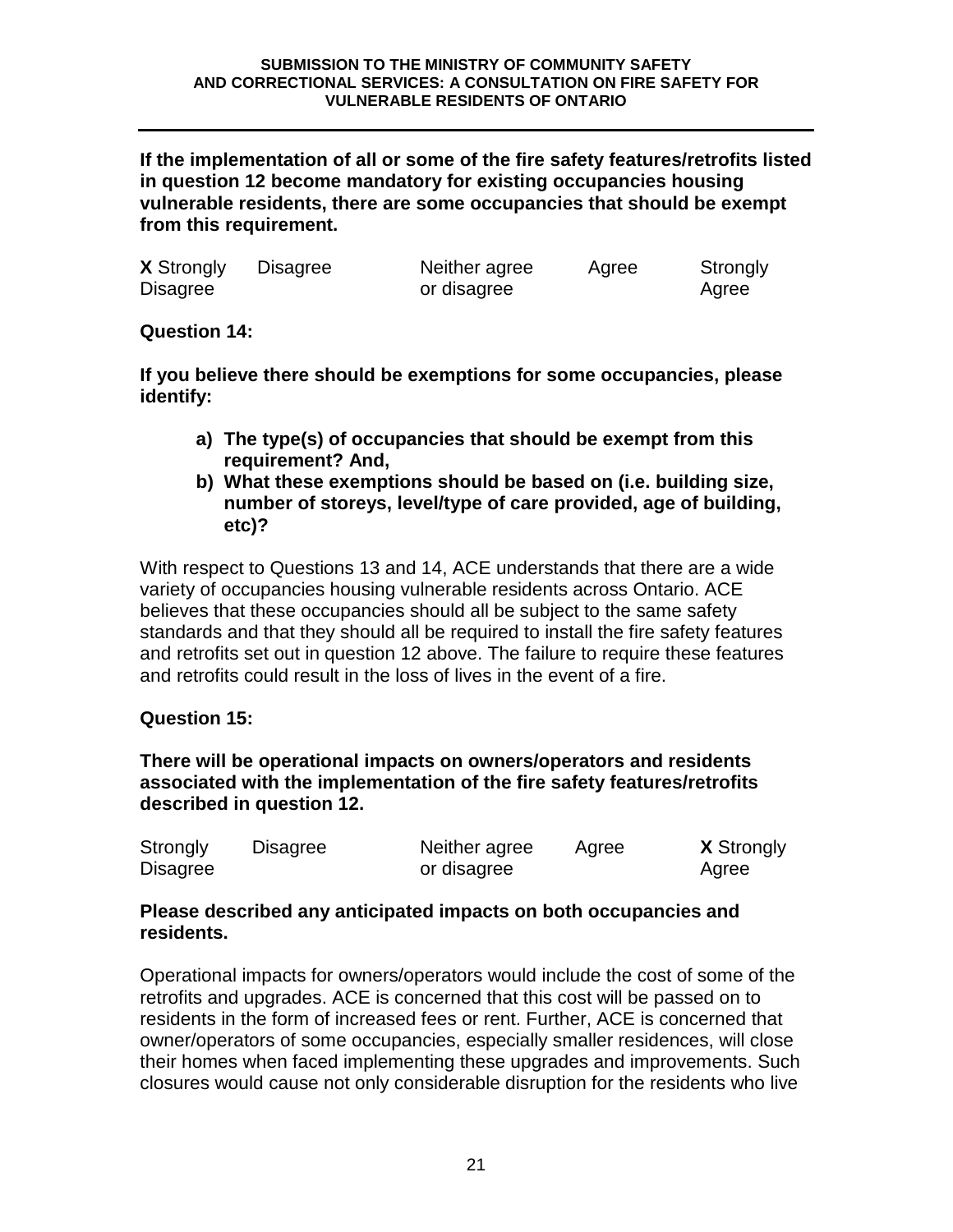there but systemic pressures as many of these residents would ultimately have to be cared for in the publicly-funded long-term care system.

These are but some of the anticipated operational impacts on owners/operators and residents associated with the implementation of fire safety features/retrofits.

**Recommendation 15:** ACE recommends that a government program be available to allow owners/operators of homes that house low income residents or those on social assistance to apply for funding for Retrofits and renovations to increase fire safety.

## **Question 16:**

**Requirements for fire sprinklers were adopted through the Building Code for new construction in 1998.** 

**The Ontario Fire Code should require installation of fire sprinklers in existing occupancies constructed before 1998 and housing vulnerable occupants.** 

| Strongly        | Disagree | Neither agree | Agree | <b>X</b> Strongly |
|-----------------|----------|---------------|-------|-------------------|
| <b>Disagree</b> |          | or disagree   |       | Agree             |

## **Please explain your response.**

Based on the Appendix to the Ministry's Consultation Document on Fire Safety, it is our understanding that: "...as of 1997 all care and care and treatment occupancies must be built with fire sprinklers and other fire safety features. As of April 1, 2010, all three story or higher residential buildings must be built with a sprinkler system."

It is ACE's position that the Ontario Fire Code should require installation of fire sprinklers in care and care and treatment occupancies constructed prior to 1997 and housing vulnerable occupants. Further, ACE submits any and all other existing occupancies constructed prior to 1998 and housing vulnerable occupants and not identified as care and care and treatment occupancies should be required to install sprinklers. ACE is among many organizations that have recommended this requirement. The OAFC as well as individual fire services across the province have long been strong proponents for such a change.

Most recently, as part of the submissions to Bill 21, the Retirement Homes Act, Fire Chief Tim Beckett of the City of Kitchener and OAFC President wrote a letter to all MPPs on behalf of the OAFC expressing its disappointment over the passing of the bill without the inclusion of a corresponding amendment to the Fire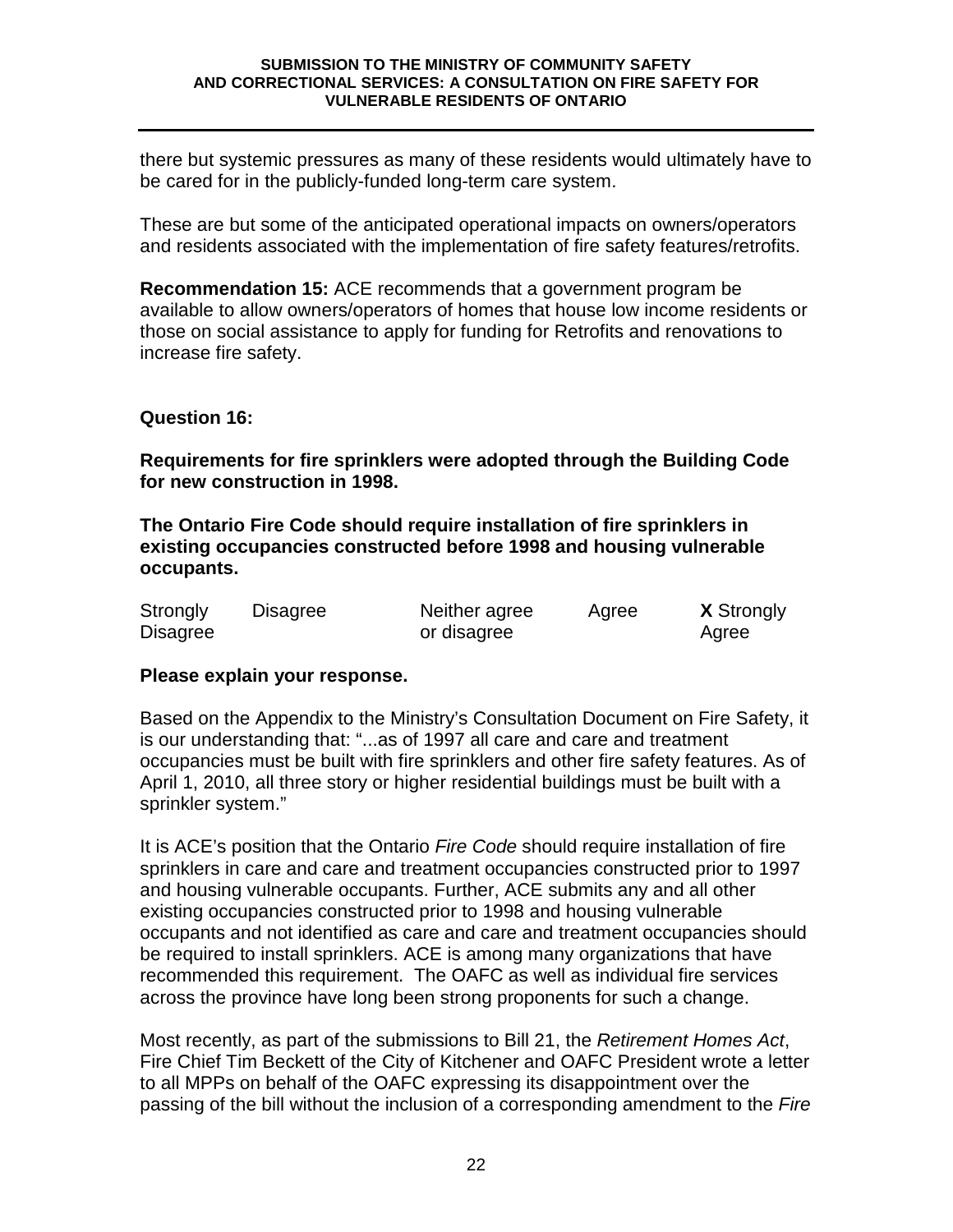Code, requiring mandatory automatic sprinkler retrofit for all retirement homes that presently do not have them installed.

In the OAFC's, Advisory Note: A Guide to Evaluate a Fire Safety Plan for a Care Occupancy, they provide the following compelling information was provided:

> Since 1980, there have been 44 people who have died from the affects of fire in the facilities that are defined as care occupancies in the Ontario Fire Code. Research has shown that:

- **Most fatal retirement home fires in Ontario happen in** the evening or early morning hours, when there is minimal staff on duty in the home. There is no minimum supervisory staffing – resident ratio required in the Ontario Fire Code, which means that when a fire breaks out there may not be enough staff on hand to evacuate all of the residents quickly enough.
- **Three coroner inquests into the fire deaths in Ontario** care occupancies recommended that automatic sprinklers be installed. These inquests recommended making the installation of automatic fire sprinklers in residents' rooms mandatory and retroactive in older facilities. Since 1997 automatic sprinklers have been required in all newly built care occupancies.
- There are an estimated 4,300 "care and treatment" facilities in Ontario that don't have automatic fire sprinklers (Office of the Fire Marshal of Ontario).<sup>15</sup>

The factors highlighted in the OAFC's Advisory Note support the view that the Ontario Fire Code should be amended to require mandatory installation of automatic sprinklers in existing occupancies constructed before 1998 and housing vulnerable occupants.

**Recommendation 16:** Given the ample evidence available supporting the position that sprinklers save lives as well as the advocacy undertaken by fire services across Ontario and organizations like the OAFC. ACE believes that the Ontario Fire Code should be amended to require the installation of automatic sprinklers in existing care and care and treatment occupancies constructed before 1997 and occupancies constructed before 1998 and housing vulnerable occupants immediately.

## **Question 17:**

 $\overline{a}$  $15$  Supra, note 1 at 2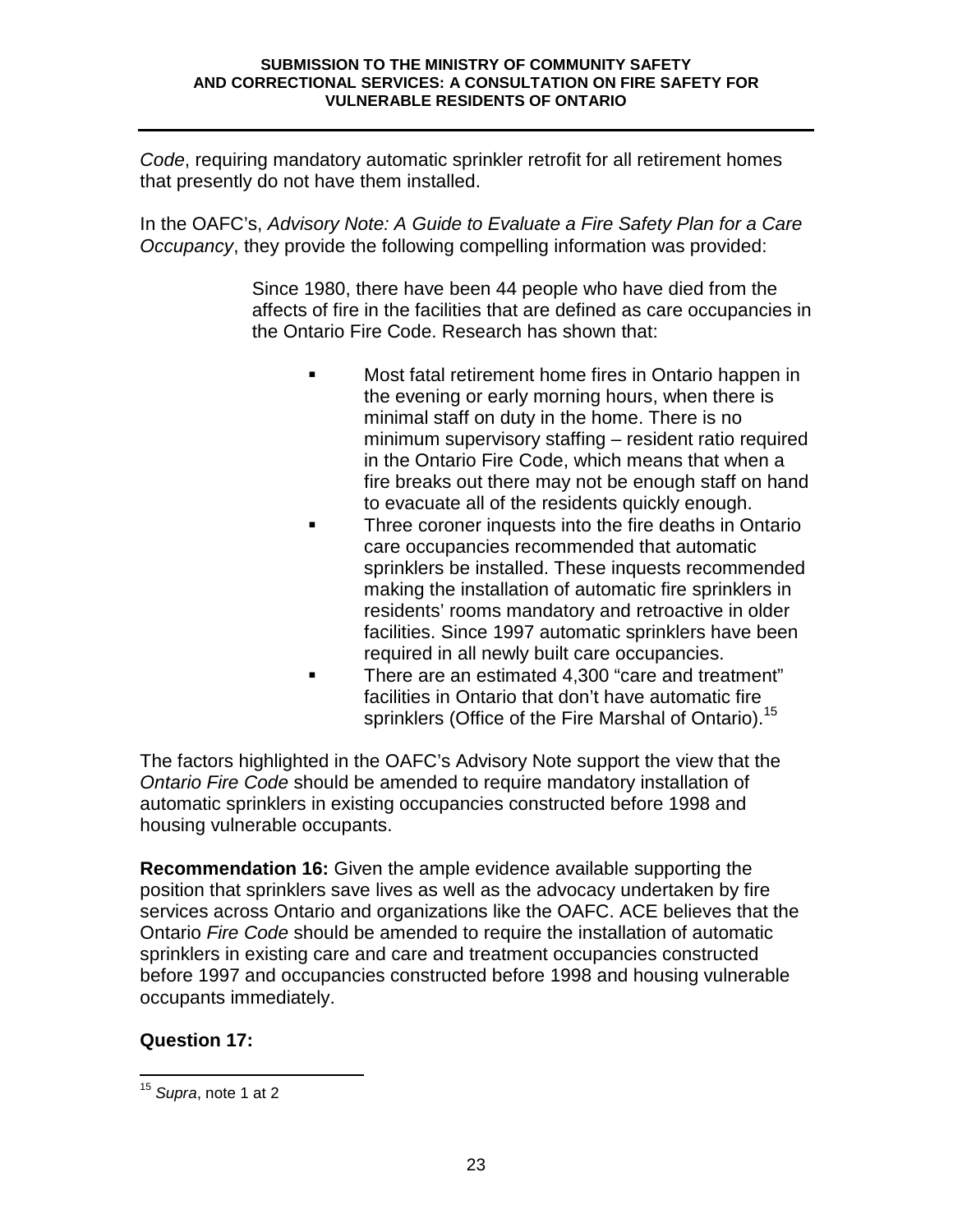## **If the installation of fire sprinklers becomes mandatory for existing occupancies housing vulnerable residents, there are some occupancies that should be exempt from this requirement.**

| <b>X</b> Strongly | <b>Disagree</b> | Neither agree | Agree | Strongly |
|-------------------|-----------------|---------------|-------|----------|
| <b>Disagree</b>   |                 | or disagree   |       | Agree    |

ACE submits that the creation of exemptions would be unacceptable as it would in effect create a two-tiered system, with some residents living in occupancies with better safety features than others. ACE does not support any exemptions for occupancies housing vulnerable residents from having to install fire sprinklers.

## **Question 18:**

**If you believe there should be exemptions for some occupancies, please identify:** 

- **a) The type(s) of occupancies that should be exempt from this requirement?; and,**
- **b) What these exemptions should be based on (i.e. building size, number of storeys, level/type of care provided, age of building, etc)?**

See our response to Question 17, above.

## **Question 19:**

**There will be operational impacts on owners/operators and residents associated with the installation of fire sprinklers.** 

| Strongly | Disagree | Neither agree | <b>X</b> Agree | Strongly |
|----------|----------|---------------|----------------|----------|
| Disagree |          | or disagree   |                | Agree    |

#### **Please describe any anticipated impacts on both occupancies and residents.**

The anticipated impacts on both occupancies and residents include disruption of residents while sprinklers are being installed. As the installation of sprinklers is effectively taking place where residents are living, ACE supports an approach that would cause the least amount of disruption to residents.

## **Question 20:**

**There will be financial impacts on occupancies associated with the implementation of fire sprinklers and other fire safety features/retrofits.**